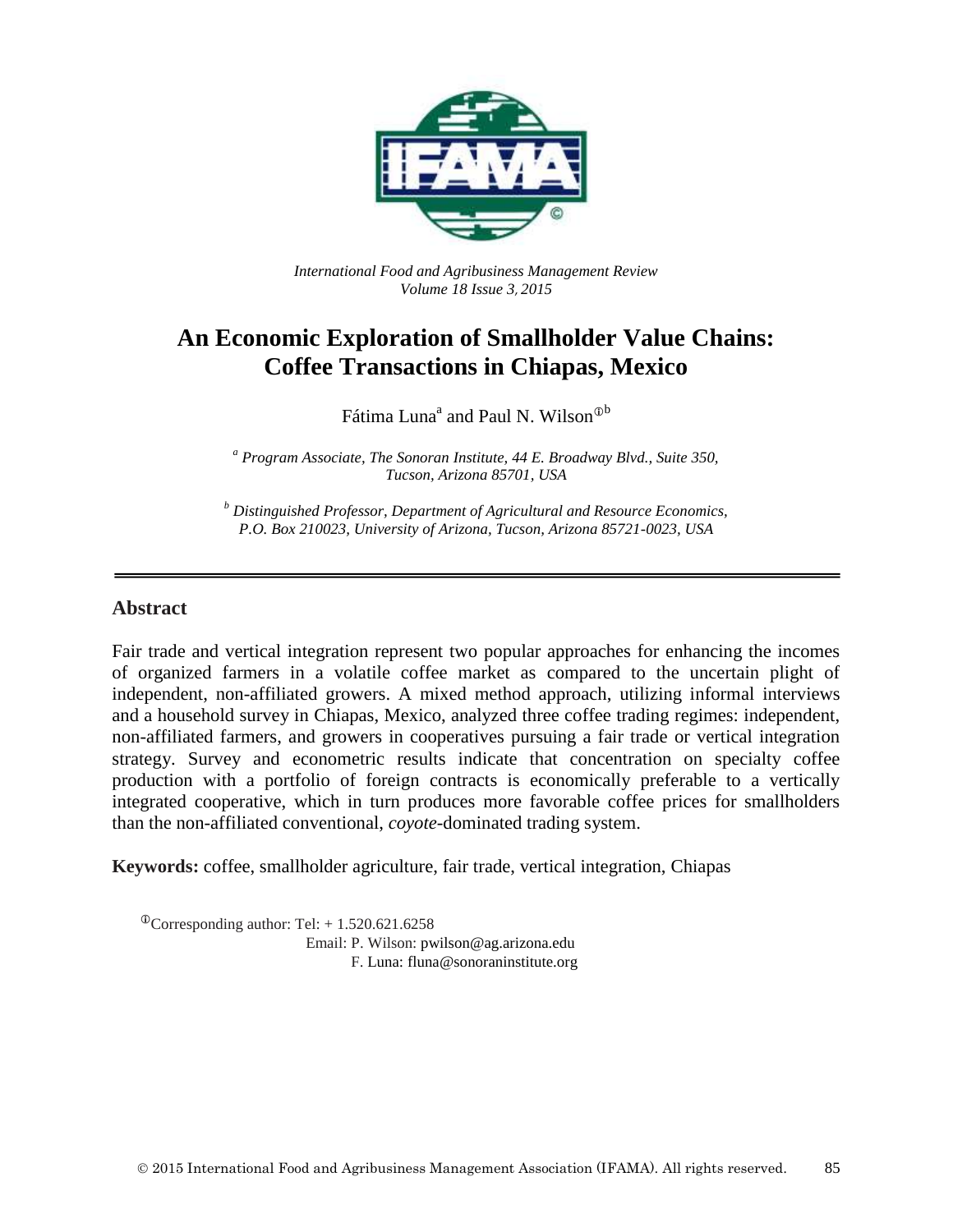### **Introduction**

Concerns surrounding the future of smallholder agriculture have emerged, again, in discussions among development, business, and governmental leaders (Wiggins et al. 2010, Fan et al. 2013). With smallholders representing two billion rural residents and producing eighty percent of the world's food supply, the commercial viability of small-scale farms represents a critical challenge for the global economic system.

Smallholder farmers struggle because of their limited access to inputs (e.g. credit, technology, information) while working on low-productivity land located far distances from output markets via an inadequate, high-cost road system. Efforts to link smallholders to the agrifood value chain must first recognize the importance of strict quality standards, high volume requirements, and dependability (e.g. preference for irrigated farms with access to paved roads) by buyers. Secondly, these linkage-building activities must stress vertical and horizontal coordination, group lending, enhanced organizations (i.e. marketing cooperatives, producer associations), and value-adding enterprises. Given the buyer-driven nature of global food and commodity chains, local value-added investments of time and money face a daunting, but not insurmountable, challenge (Kaganzi et al. 2009, Fischer and Qaim 2012). Successfully developed and maintained linkages build greater resilience in smallholder agriculture in volatile world markets.

Coffee, one of the most valuable traded commodities in the world, represents a critical source of income for smallholder farmers and their farm workers (Lewin et al. 2004). Fridell (2007) estimates that seventy percent of the coffee produced worldwide is grown on farms of less than ten hectares. Price volatility, a normal feature of the coffee market since 1989, places smallholder farmers on an economic rollercoaster. Supply-side shocks to the coffee trading system occur with weather events (e.g. droughts, hurricanes) and market entry. On the demandside, more gradual but still shock-like change is due to increasing buyer concentration, evolving Arabica and Robusta substitutability and complementarity, and the continuing emergence of the specialty coffee sector (Calo and Wise 2005, Petchers and Harris 2008).

Most of the value-added in the coffee value chain (roasting, distribution, retailing) occurs in the consuming countries. Efforts to capture additional value closer to the smallholder level have centered on production and marketing strategies that feature fair trade, sustainability, organic certification, shade-grown coffee (Giovannucci and Koekoek 2003, Daviron and Ponte 2005). Less frequently documented attempts to capture value involve vertical integration--smallholders integrating downstream in an attempt to capture a larger income share for their coffee production (Talbot 2002).

Our initial research question was "Are smallholder coffee producers better off economically when they participate in value-added activities, specifically vertical integration?" We explore this question by comparing and contrasting three coffee trading regimes in Chiapas, Mexico: non-affiliated conventional, fair trade, and vertical integration. The smallholder and the smallholder farming system serve as the units of analysis in this unique three-way comparison. The next section of the paper provides an overview of the potential benefits of value chain interventions, focusing on fair trade and vertical integration. An explanation of our research design, including data sources and methods, follows with a detailed description of the three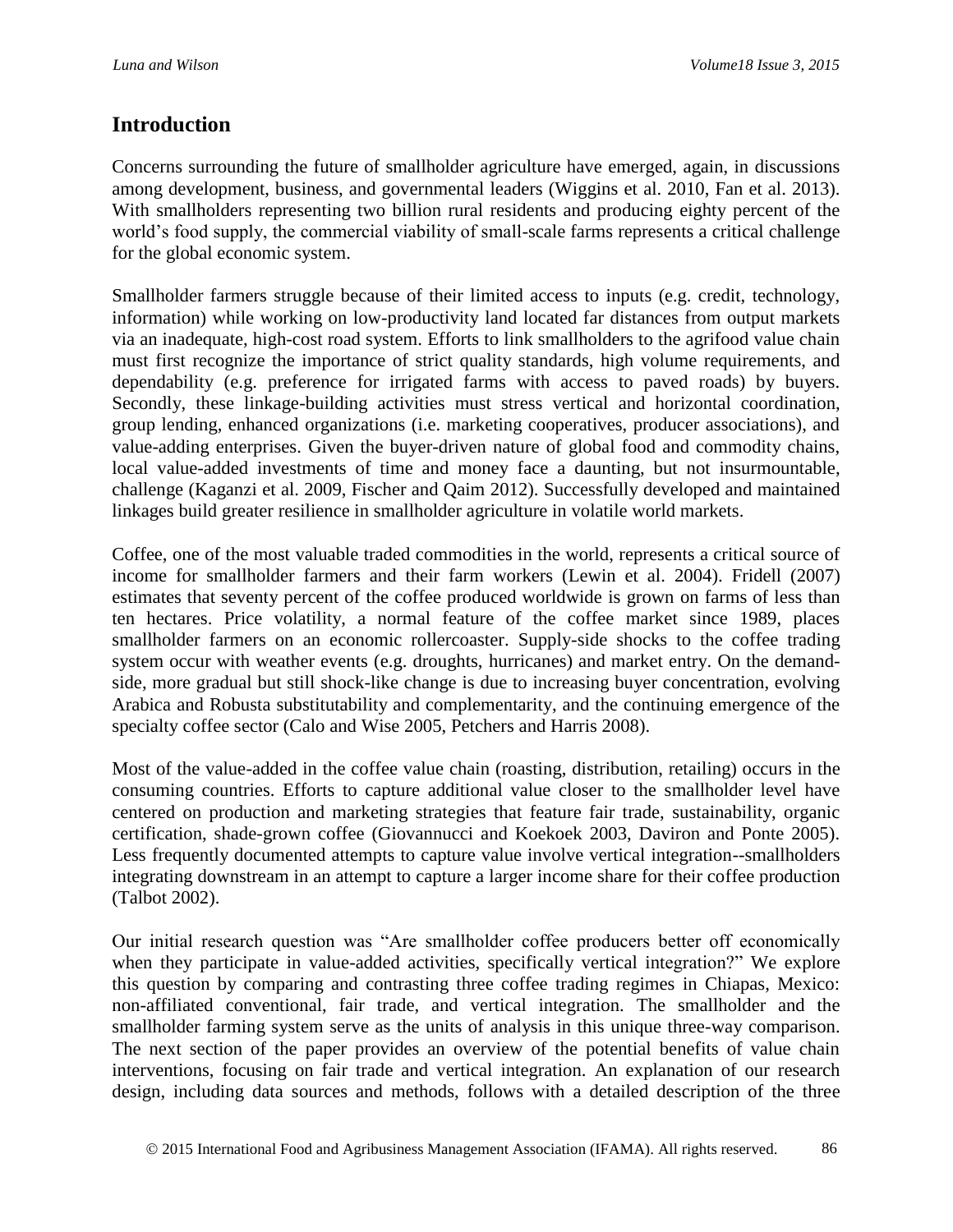alternative trading regimes. We discuss the results of our mixed method analysis and draw relevant conclusions for managers in, and scholars of, the global agribusiness system.

## **Value Chain Interventions**

#### *Background*

*Arabica* and *Robusta* coffee varieties account for nearly all the 2.5 billion cups of coffee consumed on a daily basis. *Arabica* production requires higher elevations (1000-2000 meters), fertile soils, more intensive maintenance, is more susceptible to disease and insects (e.g. rust, borer), less resistant to adverse weather, and predominately is hand harvested while *Robusta* is a hardier plant that can be harvested mechanically. As a result, *Arabica* coffee production costs are 50-80 % higher than *Robusta* (Dicum and Luttinger 1999, Tuvhag 2008). *Arabica* beans are better quality, have superior aroma and taste, and contain less caffeine (0.8-1.4% for *Arabica* and 1.7-4.0% for *Robusta*).

While coffee is grown throughout the tropical and subtropical regions of the globe, most coffee is consumed in northern latitude countries (Brazil is the exception). With the deregulation of the coffee market in 1989, price volatility became a key feature of coffee markets where market power shifted to oligopoly-like buyers in consuming countries and away from producers. New producing countries entered the market (e.g. Vietnam) and others increased their coffee acreage (e.g. India and Uganda). Smallholder risk increased dramatically in these new boom and bust coffee cycles. The difference between the retail price of coffee and the price paid to growers increased 50% with the change largely favoring the value-added sector (i.e. roasting, wholesaling, retailing). In 2001, when real coffee prices fell to their lowest levels in 100 years, Jaffee (2007) reports that Mexican smallholder incomes declined by 70%, forcing smallholders to abandon their coffee plots and migrate out of coffee-producing regions, often to the United States.

Historically, traditional coffee products were regular, decaffeinated, and instant coffees. Demand was stagnant with roasters supplying customers with low-priced, low-quality homogenous coffee (Lewin, Giovannucci and Varangis 2004). Post deregulation the demand side of the coffee market began to undergo dramatic changes that are ongoing, particularly with specialty coffees. Specialty coffee provided a "third place" (i.e. not home or work) where consumers could meet their consumption and relational needs. The specialty market provided quality coffee where the product's origin and cultivation method was taken into account at the retail level. Although high quality *Arabica* beans are associated with specialty coffees, lower-cost *Robusta* beans, used in espresso-based coffees such as lattes and cappuccinos, became a dominant player in global coffee markets. Improved processing technologies for *Robusta* beans captured the interest of large food companies (e.g. Kraft, Sara Lee, Proctor and Gamble, Nestlé) who successfully developed more blended coffees.

Specialty coffees increased consumer awareness about the environmental and economic conditions and practices in the coffee industry. Media exposure, revealing questionable corporate practices in growing and consuming countries, stimulated the growth of socially conscious products. Coffees that promoted long-term environmental, social and economic sustainability,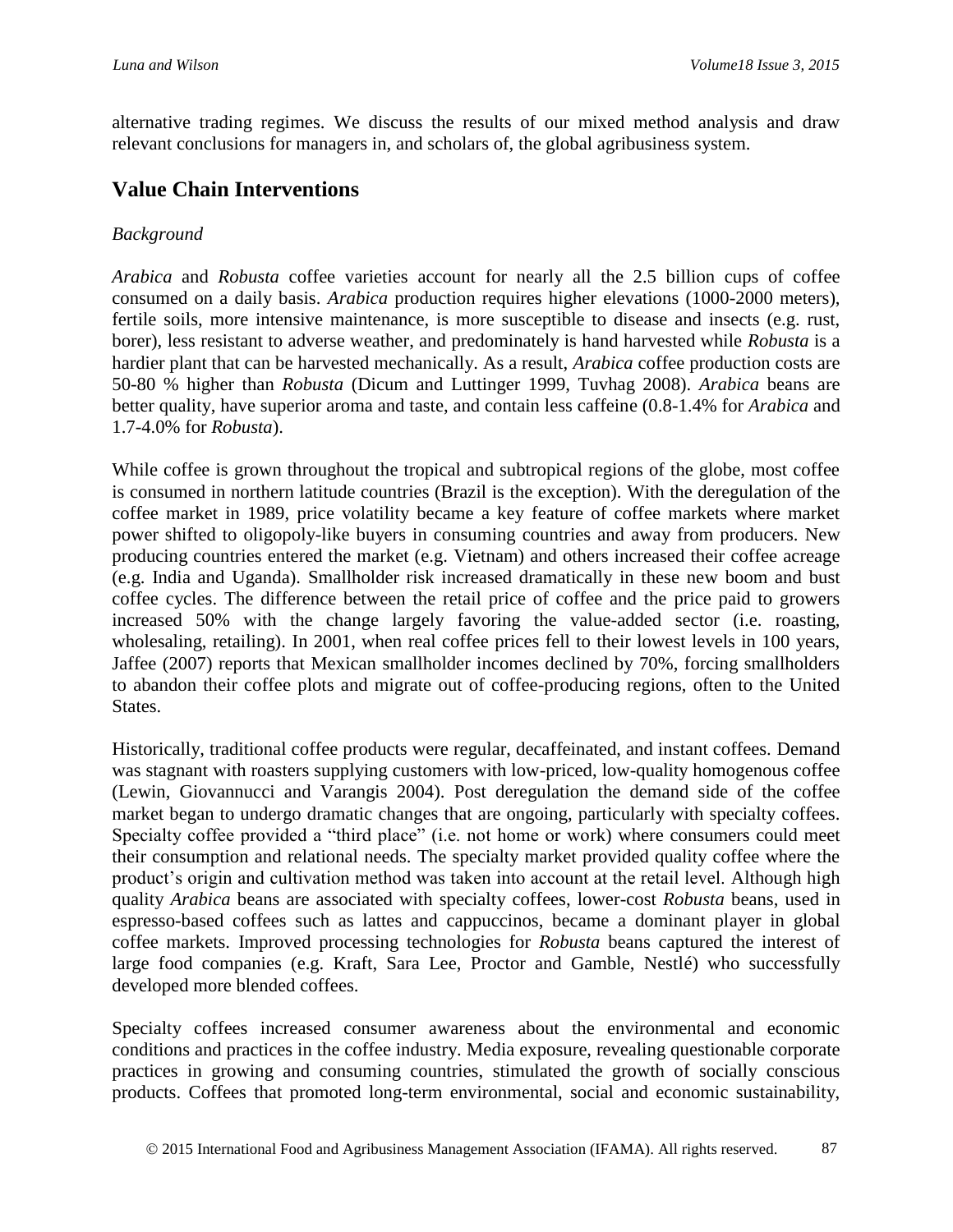and that are certified by an accredited third party, became known as sustainable coffees. Organic, shade-grown (or eco-friendly), and fair-trade coffees are all sustainable coffees, earning price premiums (Giovannucci and Koekoek 2003, ITC 2011). Research repeatedly has shown that outof-home coffee buyers, particularly "ethical consumers", are willing to pay higher prices for sustainable coffees—their demand is inelastic in comparison with conventional coffee products (Arnot et al. 2006, Hainmueller 2014). Into this dynamic and challenging market environment, smallholders may introduce competitive strategies for their coffee beans in an effort to capture a portion, or all, of the accessible value-added beyond their farm gate.

#### *Fair Trade*

Fair trade, the market-based effort to connect producers and consumers through the use of social standards and price floors, emerged after World War II as faith-based groups and international relief agencies organized alternative trading organizations to sell handicrafts from recovering war-ravaged communities in Europe (Raynolds et al. 2007). For the next five decades, the network of these alternative-trading organizations challenged the conventional, "unequal and unethical" south-north trading relationships by promoting producer empowerment and poverty alleviation (Fridell 2004).

The Fair Trade Labeling Organization International (FLO) was established in 1997 to offer mainstream, conventional importers, processors and distributors access to an "ethical market" through the fair trade label. Although FLO is the largest and most widely recognized certification organization, other labeling initiatives that certify sustainable coffees include organic certification and Rainforest Alliance. To participate as certified fair trade coffee producers, smallholders are required to organize themselves into producer associations, usually cooperatives, and (1) have agricultural and environmental practices that are safe and sustainable, (2) conform to the conventions of the International Labor Organization, and (3) have democratic structures and transparent administration in place to ensure direct benefits to farmers (FLO 2011a, 2011b, 2011c). In return, smallholders are guaranteed a minimum price (i.e. price floor) for their coffee at \$1.40 per pound and an additional premium (\$0.30) is paid for organiccertified coffee (FLO 2012). In addition to the coffee price, FLO requires traders to pay a fair trade premium of \$0.20 per pound with at least \$0.05 per pound invested—at the individual or cooperative level—to improve productivity and/or quality. Fair trade coffee remains a small percentage of total coffee traded with most fair trade certified coffee not sold as a fair trade certified product at the retail level (FLO 2011b).

Analyses of fair trade coffee regimes range from widely enthusiastic to severely critical. Bacon (2005) found that participation in alternative coffee trade networks (e.g. eco-labels, organic, fair trade, specialty) reduced smallholders' vulnerability to low coffee prices. Enhanced awareness of management strategies for reducing vulnerability encouraged Nicaraguan producers to diversity their farming activities and respond to market opportunities (e.g. emphasis on quality). Wollni and Zeller (2007) found in their research in Costa Rica that coffee growers participating in the specialty markets (i.e. gourmet, estate, organic, shade-grown, fair trade coffees) receive higher farm gate prices than they would through conventional channels. If smallholders participated in coffee cooperatives they were more likely to participate in specialty markets and hence experience the benefits of price premiums. Murray et al. (2006) argue that fair trade coffee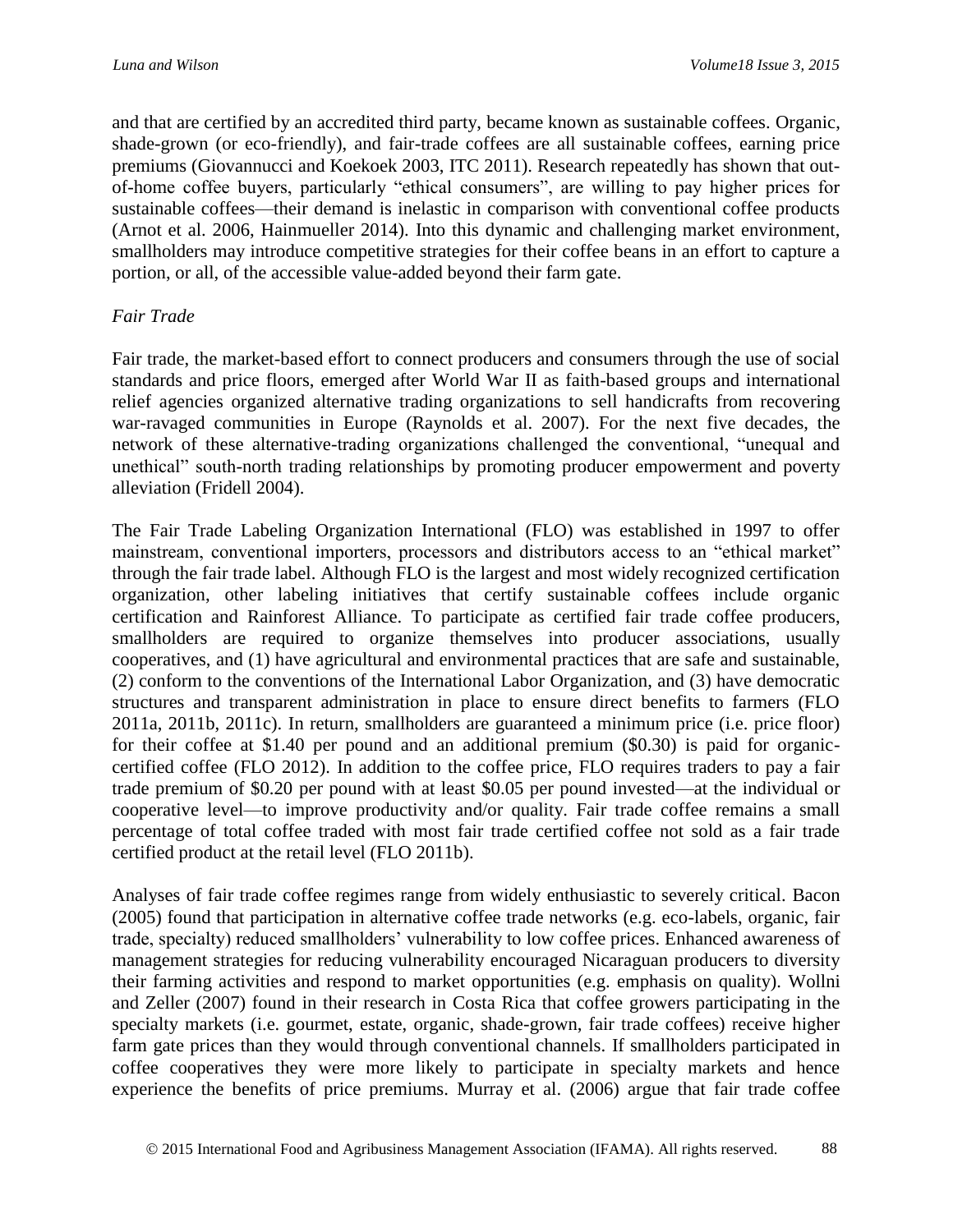enterprises mitigate migration off smallholder farms and provide opportunities for rural economic development throughout Mexico and Central America. However, these benefits will occur only when the dilemmas of a slow-growing Northern coffee market, substandard bean quality and lower than anticipated participation in fair trade networks by producers and buyers are overcome. Other analyzes find little evidence that fair trade has significant impact on farmers' living standards (Ruben et al.2009, Johannessen and Wilhite 2010). Data-driven doubts arise about the ability of fair trade cooperatives to efficiently and effectively replace existing players in the coffee value chain. Fair trade benefits largely accrue to retailers through higher prices with smallholders only receiving 5-15% of the retail price for a cup of fair trade coffee. Any direct smallholder benefits attributable to fair trade are modest, or non-existent, and largely are due to the price floor. The most significant economic gains may be the development of stronger cooperative organizations in rural areas.

#### *Vertical Integration*

The coffee trading system is a complex network of producers, traders, exporters, importers, roasters, wholesalers, retailers and consumers (Fitter and Kaplinsky 2001, Daviron and Ponte 2005). Coffee cherries on the tree have no economic value so each activity, from harvesting to retail sales, adds value to the product. The decision by the smallholders to dry or wet process their coffee cherries determines the value of green coffee. With the dry process all cherries are harvested, sorted, cleaned and dried and sold at the farm gate as dry cherries. The wet process involves sorting, cleaning/floating, de-pulping, fermenting, washing, and drying—the resulting beans are sold as parchment coffee at the farm gate and receive a higher price than dry cherries. The highest value added in the coffee value chain occurs at the roaster stage where green coffee is blended, roasted, ground, and packaged into a wide variety of coffee products, including instant coffee. Roasting generally takes place near or in the importing country. Retailing represents the second most value added stage in the value chain.

Because the smallholder coffee producer receives, at the farm gate, only 5-15% of the retail price for a cup of coffee, their incentive is to investigate activities that will capture some or all of the value added beyond the farm gate (Wilson et al. 2013). Perceived gains from vertical integration emerge from the analysis of transactions along the supply chain, assuming that markets fail at most if not at all stages. Monopsony and monopoly power throughout the trading regime, often referred to as multiple marginalization, implies that coffee producers will receive a lower price, and coffee consumers will pay a higher price, than would exist in more competitive transactions (Joskow 2010, Vettas 2010). A single firm, at least conceptually, could enter this supply chain and capture all the profit and deadweight losses associated with these market failures. In contrast, Williamson (1985) argues that firms with a high level of asset specificity will vertically integrate when the transaction costs associated with working in the conventional supply chain threatens their overall cost structure and competitiveness. Coffee trees have asset specificity "locked-in" characteristics. Therefore, incentives exist for coffee growers to seek organizational structures that allow them to maintain some control of their commodity downstream. Possibly the most famous example of successful vertical integration by a federation of small cooperatives is the *Federación Nacional de Cafeteros de Colombia* (the Juan Valdez marketing campaign) that grew, over nearly a century, into a major competitor in the international coffee market (www.federaciondecafeteros.org).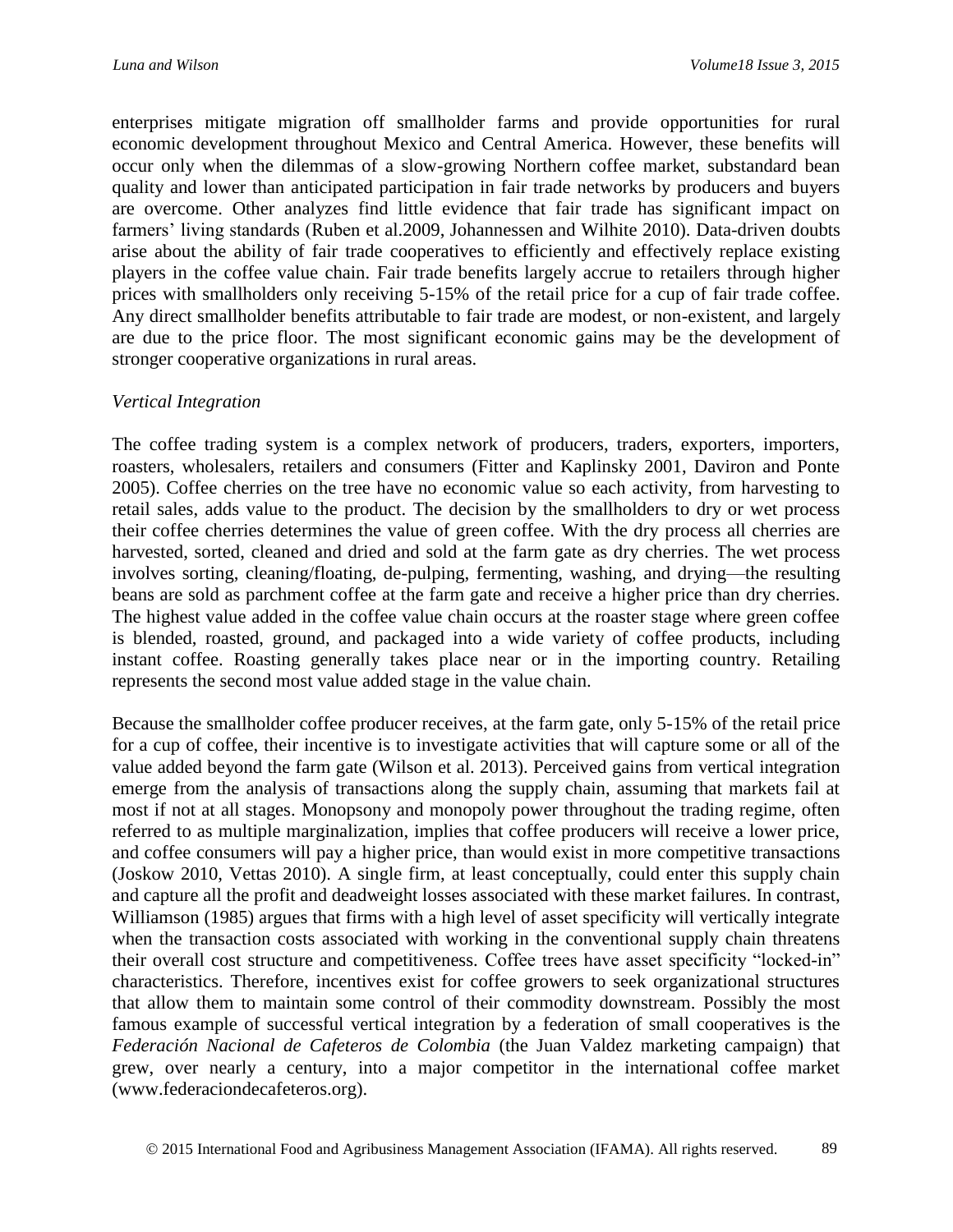Evaluations of smallholder vertical integration remain rare in the academic literature. Murekezi et al. (2012) report that Rwandan coffee farmers selling to their cooperatives failed to gain any incremental benefits over selling their crop to private processing plants. Private buyers operated in a competitive market environment with little empirical evidence of monopsony power in the transactions. The key to success in either regime, according to the authors, was maintaining a high quality product that met the demands of the buyer-driven value chain. Other researchers argue that vertical coordination, rather than vertical integration, holds the greatest promise for smallholder producers (Muradian and Pelupessy 2005). A farm gate price premium is realistic by working closely with non-governmental organizations and corporate buyers to develop a branded product. These premiums increase smallholder incomes, enable on-farm investments, finance the educational expenses of children, and may, in the case of cooperatives, contribute to social improvements in the community.

## **Data Sources and Analytical Methods**

Mexico occupies the 8<sup>th</sup> place in global coffee production, 3<sup>rd</sup> in *Arabica* production, 3<sup>rd</sup> in organic-fair trade coffee certified,  $10<sup>th</sup>$  in coffee exports, and  $13<sup>th</sup>$  in coffee consumption (SAGARPA 2010). Chiapas, in southern Mexico along the Guatemalan border, ranks first among Mexico's states in coffee production. About 77% of Chiapas' population falls below the poverty line, with many citizens having limited access to basic human needs such as education, health, and nutrition (CONEVAL 2009). Therefore, Chiapas represents a fertile environment to explore the role alternative coffee trading regimes play in smallholder incomes and in the development their families and communities. Three regimes are analyzed: smallholders as members of a fair trade cooperative, growers participating in a vertically integrated cooperative, and conventional, non-affiliated growers.

### *Fair Trade Cooperative (FT): Campesinos Ecológicos de la Sierra Madre de Chiapas (CESMACH)<sup>1</sup>*

The cooperative CESMACH, located in Jaltenango, was founded in 1992 when a group of twenty-five coffee farmers, concerned about low coffee prices, attended a community education program that offered workshops on quality control, environmental literacy, community development, and organic coffee production. In 1994 CESMACH received its legal registration and two years later the cooperative acquired its first organic certification; today the cooperative has five organic certifications. CESMACH's 478 members grow *Arabica* coffee exclusively in the buffer zone of the Biosphere Reserve "El Triunfo" in the Sierra Madre de Chiapas at an elevation of 1000-1400 meters.

From 1999 to 2002, CESMACH collaborated with Conservation International (CI) to commercialize its organic, shade-grown coffee in Starbucks locations in the United States. CESMACH and other groups supplied the coffee and *Agroindustrias Unidas de Mexico* (AMSA) processed the coffee for Starbucks. Although Starbucks guaranteed that they would buy the entire coffee harvest at good prices, in 2002 CI began to demand larger quantities of coffee that CESMACH could not meet without increasing yields by using commercial fertilizer. Proposals to source coffee from other cooperatives, vertically integrate (i.e. eliminate AMSA in the value

<sup>&</sup>lt;sup>1</sup> (www.cesmach.com.mx)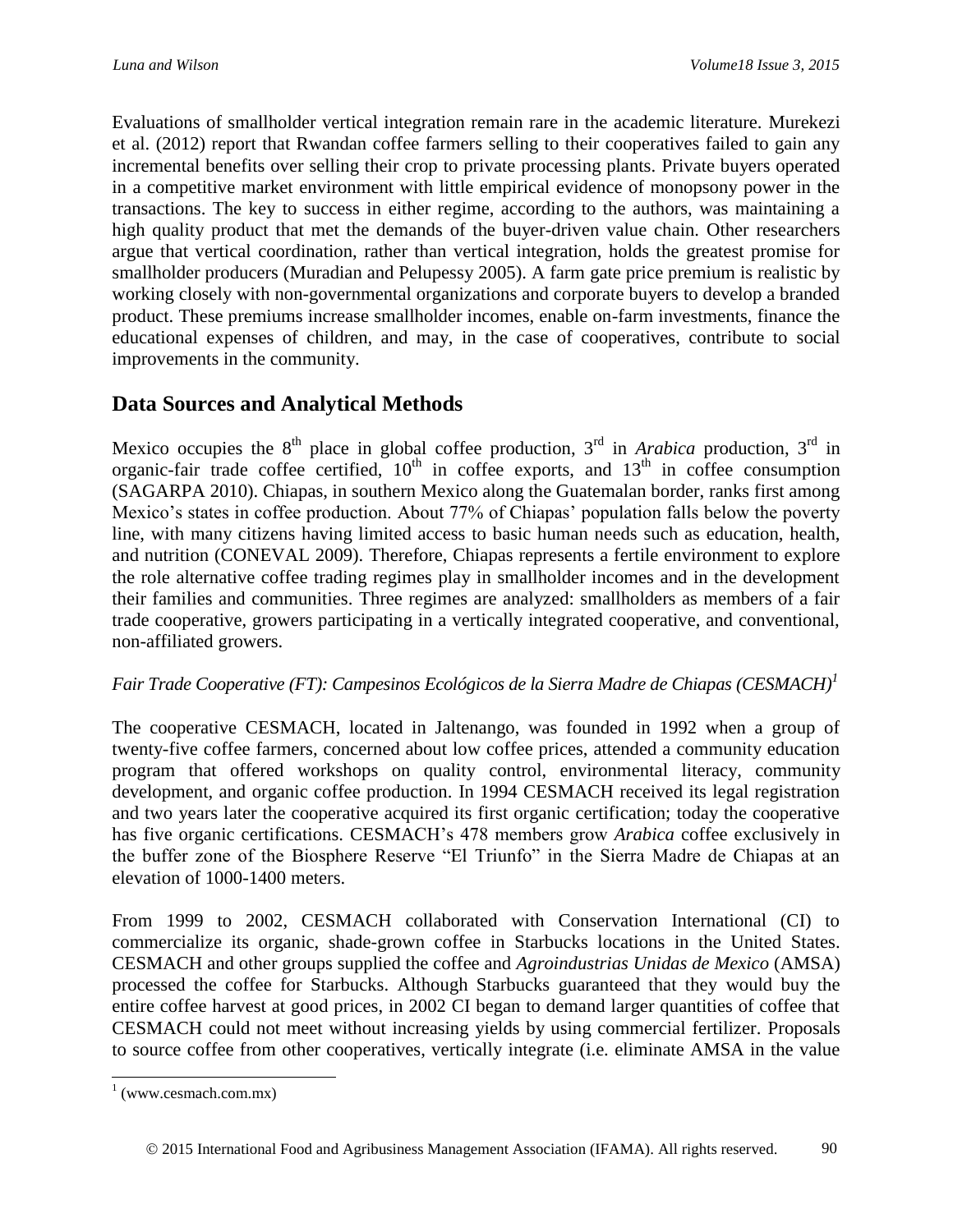chain), or sell directly to Starbucks all failed to materialize. CESMACH obtained fair trade certification in 2002, walked away from the CI-AMSA-Starbucks partnership, and today the cooperative partners with twenty importers from the United States, Europe and Japan who buy its high quality, shade-grown, organically certified, fair trade coffee.

#### *Vertically Integrated Cooperative (VI): Café Justo<sup>2</sup>*

The cooperative Café Justo grew out of the vision that smallholder coffee growers would have no incentive to migrate to other parts of Mexico or to the United States if they had a sustainable source of income in their local communities (Adam and Bassett III 2009). In 2000, during a period of low coffee prices and in the aftermath of Hurricane Mitch, coffee growers in the small community of Salvador Urbina (near Tapachula), with technical and financial assistance from the Presbyterian Church in the United States, designed and implemented a business plan to capture the entire value-added in the supply chain for their coffee. Café Justo received its legal registration in 2002 and in 2005 obtained organic certification and became a member of the Fair Trade Federation. However, Café Justo could not use the fair trade label because the cooperative failed to meet the export green coffee requirement; the cooperative exports processed, packaged coffee in whole bean or ground form, both *Arabica* and *Robusta*. With recent changes in fair trade regulations overcoming this issue, in 2012 Café Justo received permission to utilize the fair trade label but has yet to make a change in their packaging, choosing to use the words "fair trade" but not the label. Sixty growers in three communities participate in the cooperative.

Café Justo members, through the cooperative structure, maintain control of their coffee from their farms until it is sold at the retail level in the United States (Figure 1). Member growers take their dry cherry or parchment coffee to the cooperative's factory in Salvador Urbina where the coffee is hulled, cleaned, sorted, and bagged into 60kg sacks of green coffee. The farmer-owned factory roasts and grinds some coffee for the local market but most green coffee is sent by bus to Café Justo's main roasting facility in Agua Prieta, Sonora, a border community near Douglas, Arizona. Here the coffee is roasted and processed into a variety of coffee products. Packaged coffee is sold on-line to individuals, organizations, and churches in the United States. Cooperative members also participate in coffee tourism when delegations from the United States travel to Salvador Urbina to learn about the production of fair trade coffee. Visitors lodge and eat with Café Justo members at the cost of \$20/person/day, which represents an important additional source of income for these families.

 2 (www.justcoffee.org)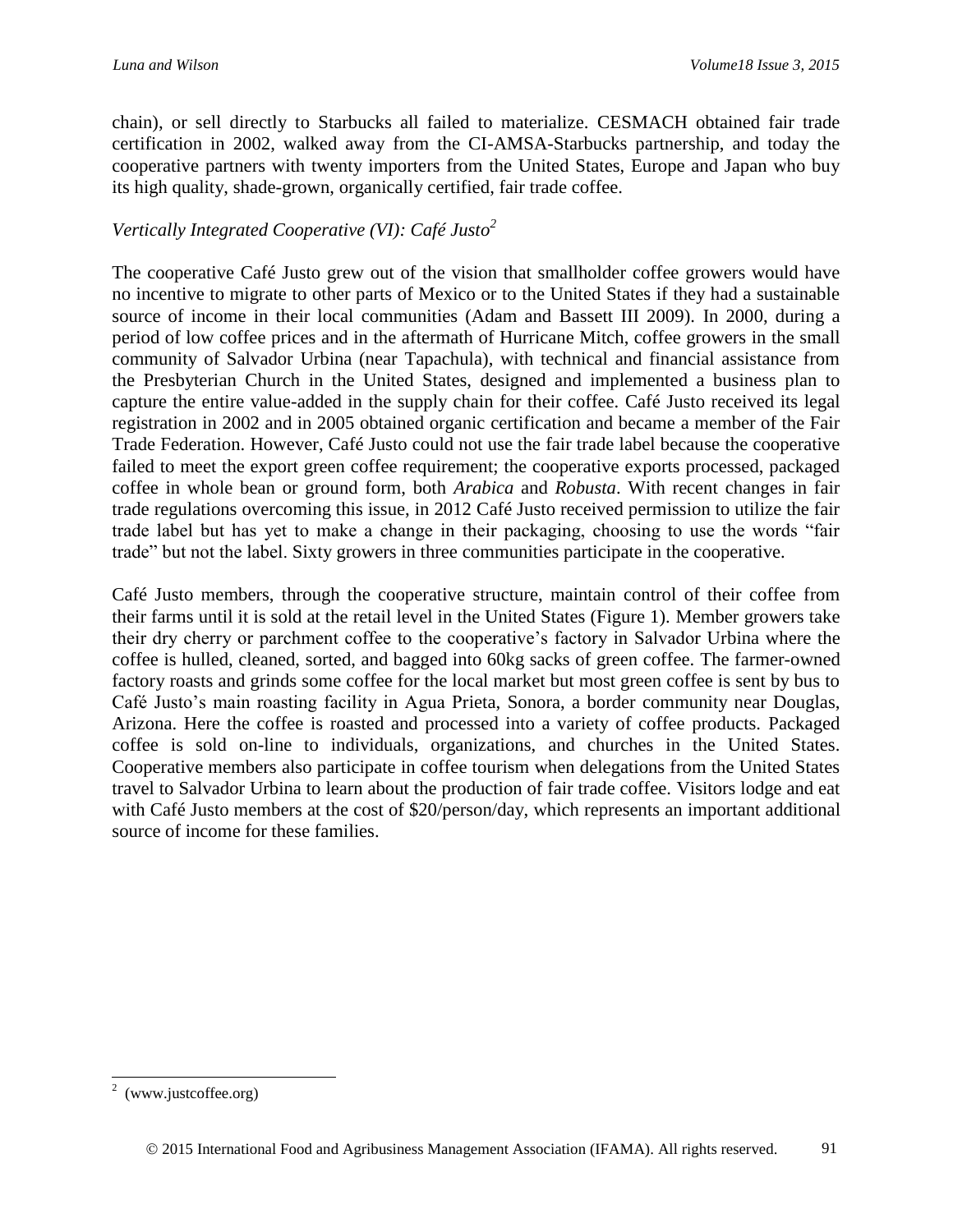

Figure 1. Café Justo's Value Chain **Source.** Bassett 2012

#### *Non-Affiliated Coffee Growers (NA)*

The independent, smallholder coffee growers who sell coffee directly into the conventional supply chain at the farm gate represent the baseline for this study. These growers sell their coffee as dry cherries or parchment to local *coyotes*, middlemen or intermediaries, who serve the value chain both as buyers and credit providers. Most *coyotes* have the resources (i.e. equipment and cash) to add value by transporting, hulling, cleaning, sorting, grading, and sacking green coffee for export. Others resell the unprocessed coffee cherries or beans to local processors. The key competitive advantage *coyotes* have over cooperatives is their ability to pay full, but low prices at the farm gate and provide growers with financing, particularly during "*los meses flacos*" (skinny months) of June to September when growers have low financial reserves and no food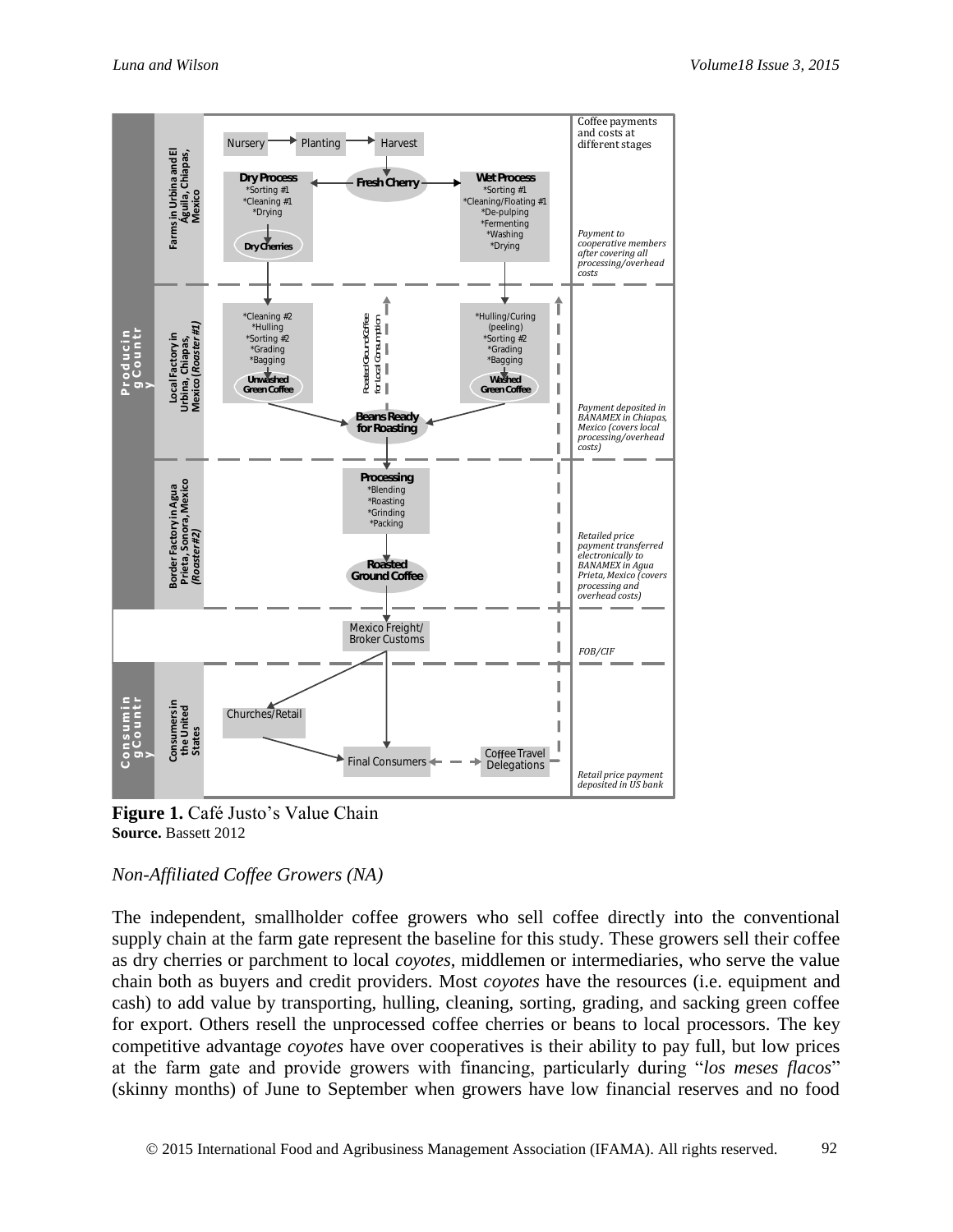crop production due to the heavy rains. Although smallholders are only required to liquidate their credit balances with a portion of their harvest, often the operating assumption is that farmers must sell their entire harvest to the credit provider (*coyote*) as a sign of loyalty and to insure future credit availability. Non-affiliated farmers with financial reserves can negotiate higher prices at the farm gate because of their coffee storage capabilities and their ability to force *coyotes* to compete with each other on the farm gate price.

#### *Mixed Method Analysis*

The analysis of the FT, VI and NA trading regimes utilized a mixed method approach where qualitative and quantitative data was collected through semi-structured interviews, participant observation, and a household survey. Preliminary discussions with CESMACH and Café Justo leadership began in April of 2011 when the research project was introduced; a preliminary site visit and pre-test of the household survey was conducted in December 2011 in Salvador Urbina. With a trustworthy working relationship established, a two-person team conducted the fieldwork in January 2012.

Interviews were conducted with key leaders in these coffee-trading regimes: a *coyote*, the manager of FT, and the founder and multiple managers of VI. These individuals provided the research team with valuable historical and current competitive information on the local coffee economy, their organizations, and the global coffee market. The FT and VI respondents shared selected data from their operations.

Participant observation involved immersing the research team in the local community by living with a smallholder coffee producing family. Conversations provided useful insights on the history of the communities, the development of the local coffee industry, and concerns smallholders share about the local economy. The research team attended multiple FT and VI meetings where coffee production, sales, prices, overall economic performance, fair trade premium use, and payment arrangements were discussed openly.

The principal data-gathering tool was a household survey administered to the key person in the family with decision-making responsibilities. The survey consisted of two parts. First, the respondent was asked questions quantifying coffee production, coffee prices, farming system, and quality of life (e.g. house size, source of water, etc.). These questions were asked for the 2007/08 and 2011/2012 crop years in an effort to measure and explain the change in smallholder welfare over that period of time using a multiple regression model. The second part of the survey asked FT, VI and NA participants to identify the advantages and disadvantages associated with their participation in their respective trading regime (internal evaluation), followed by a complementary line of questioning that asked FT and VI participants to evaluate the NA regime and vice versa (external evaluation).

The results are based on a non-random, purposive sample of 118 smallholders. Forty smallholders from FT (8% of total membership), thirty-nine households from VI (65% of total membership and 100% of active membership), and thirty-nine NA growers were interviewed. The participation of NA respondents was obtained using the snowball method of field surveying; VI participants recommended their NA neighbors who in turn introduced the research team to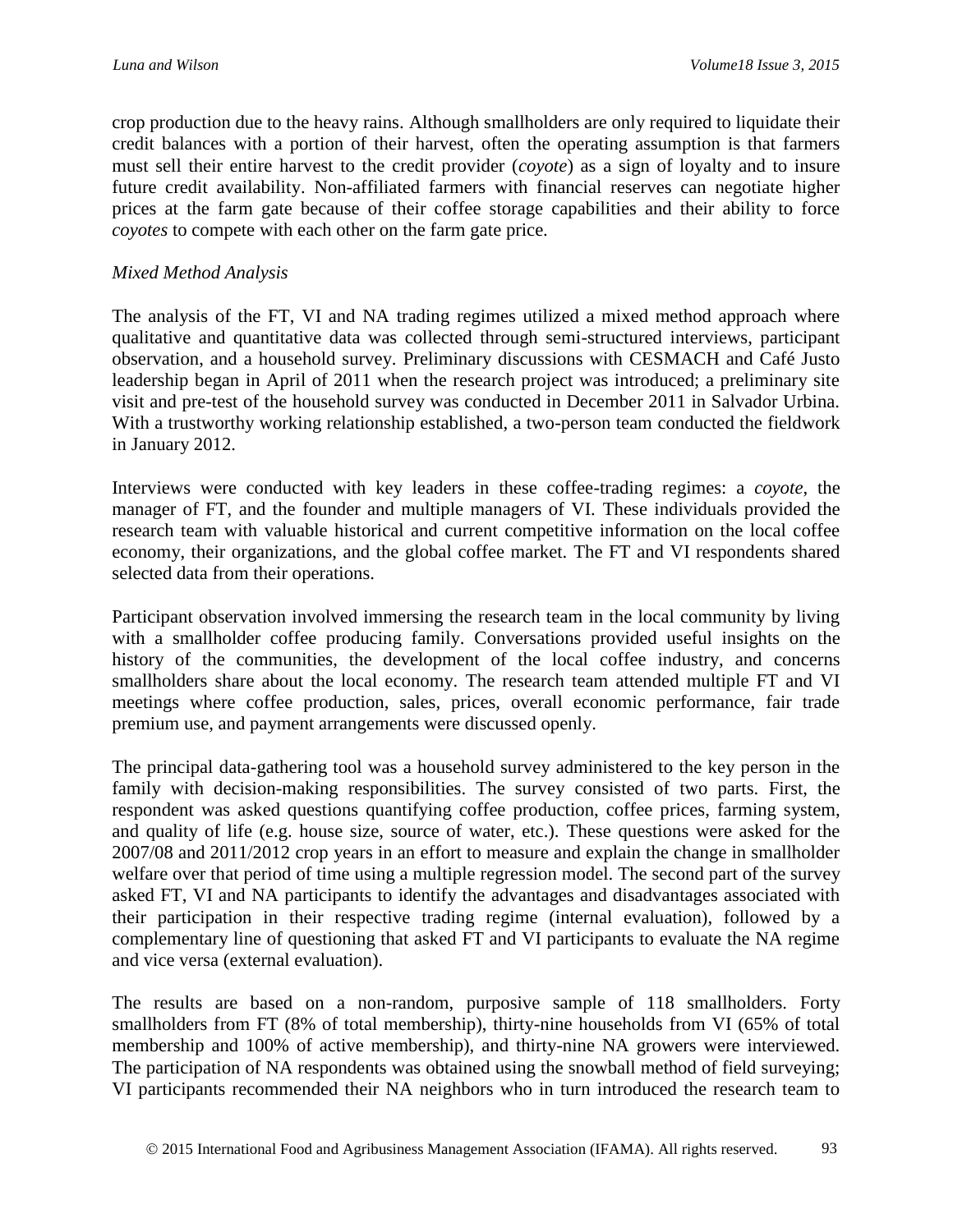other NA neighbors. The fact that both field team members were native Spanish speakers was influential in gaining participants' trust. Time to conduct each survey averaged 45 minutes with a range from ten minutes to over three hours.

We recognize the statistical limitations (i.e. selection bias) of our non-random sampling approach, but given that we had no functional list of growers in any of the three groups, a random sample was infeasible. For this reason the internal/external analysis (Appendices 1 and 2) of the three groups of growers is valuable to our understanding of how the farmers perceive and experience these three value chains.

## **Results and Discussion**

#### *Comparative Statistics*

The households participating in the three trading regimes over the two time periods of this study, 2007/08 and 2011/12 reveal valuable comparisons (See Appendix 1). FT growers are, on average, younger, less educated, have larger households, and have fewer female-headed households that the VI or NA smallholder households. VI farmers have the largest percentage of married household heads (81%) followed by the FT households (78%) and the NA (69%) households. Married heads of households declined significantly between the two crop years in NA and VI. NA grower households, on average, have larger houses (an indicator of wealth) than the other two groups. A small decline in total land area across the three trading regimes reflects the reality of the *ejido* system where parents transfer land to the oldest son and daughter as an inheritance, thereby reducing the household's land holdings.

FT household responses reveal a greater degree of self-sufficiency in food crops (beans, corn). Historically, the VI and NA households (located in communities near Tapachula) grew basic crops to survive *los meses flacos* (skinny months) of diminished coffee income reserves. However, VI and NA respondents report that young men have begun to steal cash crops (bananas) and livestock (pigs, chickens) from these smallholders. Smallholders speculate that these men have recently returned from the United States or U.S.-Mexico border communities where they were unsuccessful in finding or maintaining employment. Upon return to their home communities they have struggled to integrate back into an agricultural economy. Because "the time, energy and money spent cultivating these crops is enjoyed by thieves", many VI and NA households have reduced land areas devoted to these activities. This phenomenon was unreported by the FT households.

An important finding centers on the *Arabica*-*Robusta* mix in the VI and NA households. Both groups produced more *Robusta* than *Arabica* coffee over the study period with declining yields, while as noted earlier the FT smallholders specialize in *Arabica* coffee. This changing crop mix is due to (1) the increase in coffee berry borer (*broca*) and coffee rust (*rolla*) that attack *Arabica* trees more than *Robusta* plantings, and (2) hurricane Stan in 2005 that damaged *Arabica* plantations more than *Robusta* trees. FT growers' *Arabica* trees, although suffering losses from Stan, received greater protection from the diverse/complex overhead vegetation of the reserve that protected their coffee plants.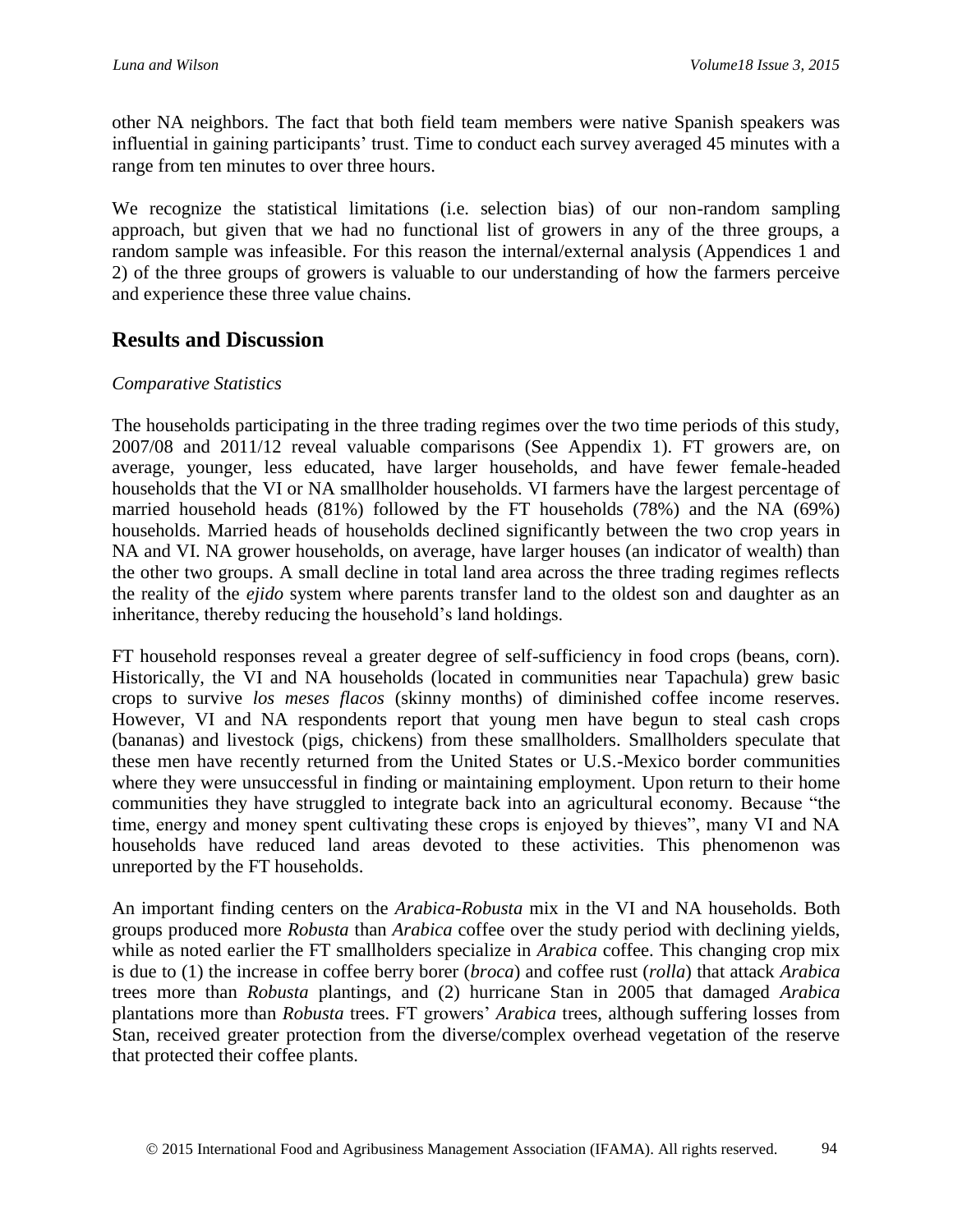As expected, FT smallholders sell virtually all their coffee to CESMACH while by definition NA growers sell all their coffee production to *coyotes*. But unexpectedly, VI farmers sell a high percentage of their coffee to *coyotes* as well. *Café Justo* does not have the capacity to process all of its members' *Robusta* and the cooperative did not buy *Robusta* until 2011. Although VI farmers produce more *Robusta* than *Arabica*, *Café Justo* does not have a large demand in their United States market for *Robusta* coffee. In addition, VI growers diversify their coffee commercialization between the cooperative and *coyotes* because *coyotes* buy their *Robusta* and provide credit for the grower's business and household. Finally, a small percentage of growers in all three trading regimes complement their coffee incomes with some off-farm income or with other entrepreneurial activities (e.g. their own business).

#### *Internal Evaluation*

Smallholders were asked to evaluate their coffee-trading regime (advantages, disadvantages, improvements) (See Appendix 2). FT growers rank the availability of credit as a key advantage. CESMACH obtains credit for its members through (1) importer pre-financing, (2) bank loans to the cooperative, and (3) self-capitalization from the small contribution made to the loan fund for each kilogram of coffee sold to the cooperative. High and known coffee prices are an important advantage. Because FT growers are members of a legally recognized organization, they and their organization are eligible for a wide range of government programs (e.g. subsidies, education, health care) that are not as accessible by the NA growers. The encouragement for organic production practices, access to machinery, the social premium, and commercial and social networking all received favorable mention by the FT smallholders. Only the fact that coffee revenues are paid to growers in installments during the crop year was listed as a major disadvantage. All FT growers would like the cooperative to take on more commercial and community development projects.

Like FT farmers, the VI growers appreciate higher prices for the coffee they sell to the cooperative. They also appreciate access to government services and programs due to their membership in a legally recognized organization. Interestingly, a third of the VI smallholders viewed the installment payment system as an advantage because it forced them to budget household and business expenses throughout the year yet over 50% of the respondents regarded the installment system as a disadvantage of the VI trading regime. A majority of the VI coffee growers noted that the cooperative could be managed more efficiently and effectively, increasing the final price received by the growers. The lack of credit was a major problem for nearly half the VI respondents.

Independent growers responded that full and prompt cash payment at the farm gate and the availability of credit were the two most important advantages of the NA system. Low coffee prices, the lack of any market control, inaccurate scales, and no proof of sale represent the major disadvantages of the regime. Without a proof of sale, NA growers cannot participate in the *Fomento Productivo* program of *AMECAFE* (the Mexican Association of the Coffee Production Chain) or the *Fondo de Compensacion de Precios* de Café (Coffee Prices Compensation Fund) that increase farmer incomes via coffee buyer rebates or price floors. Most *coyotes* are not registered buyers with AMECAFE because of they do want to pay the yearly fee and see no personal benefit. NA farmers list low-cost credit as the most desired improvement and ironically expressed a need for a coalition of NA growers, organized by the government, to counter the buying power of the *coyotes*.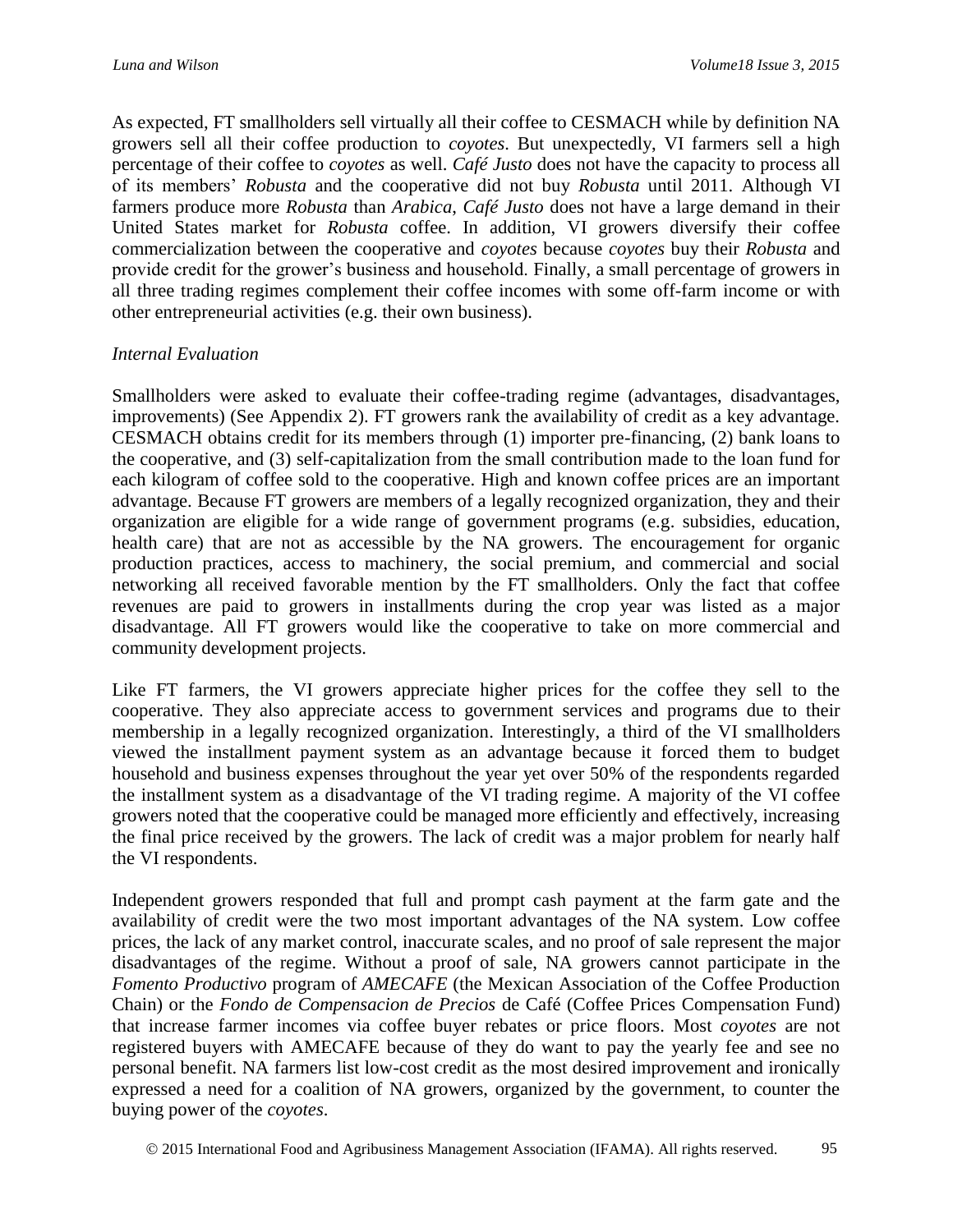#### *External Evaluation*

As noted earlier, researchers have found some evidence that active participation in a wellmanaged cooperative can produce pecuniary and non-pecuniary benefits to its members. As a validation check on the internal evaluation responses, each respondent was asked to evaluate the other trading regime (Table 1). In this case the two cooperative-based regimes (FT and VI) were combined and compared to the non-affiliated, independent growers (NA). NA smallholders list higher prices, credit in the case of CESMACH, pooled resources and other economic services (input supply) as advantages of the cooperative system. As expected, the cash flow challenge associated with payment installments is not appealing to NA growers. A surprising external criticism from NA farmers is that not all cooperative members are committed to the cooperative principles and operational philosophy. Members sell their coffee to the cooperative when prices are low and to the *coyotes* when prices are high thereby placing in jeopardy the supply chain for the cooperative. Relatedly, NA farmers are averse to the joint liability characteristic of cooperatives. One NA smallholder remarked "*en las coperativas pagan justos por pecadores*" (in cooperatives good people pay for the sins of others).

| Non-Affiliated Growers' (NA)                                    |               |                                       |               |  |  |  |  |  |
|-----------------------------------------------------------------|---------------|---------------------------------------|---------------|--|--|--|--|--|
| Perspectives on Cooperatives (FT and VI) (n=39)                 |               |                                       |               |  |  |  |  |  |
| <b>Advantages</b>                                               | $\frac{0}{0}$ | <b>Disadvantages</b>                  | $\frac{6}{6}$ |  |  |  |  |  |
| better price                                                    | 49            | payment installments                  | 33            |  |  |  |  |  |
| credit                                                          | 31            | low member commitment                 | 13            |  |  |  |  |  |
| pooled resources                                                | 26            | favoritism                            | 8             |  |  |  |  |  |
| economic services                                               | 18            | low buying capacity                   | 8             |  |  |  |  |  |
| access to government programs                                   | 10            | restrictive production practices<br>8 |               |  |  |  |  |  |
| direct exports                                                  | 8             | entry/entrance barriers               | none          |  |  |  |  |  |
| none                                                            | 3             | must find their buyers/importers      | 3             |  |  |  |  |  |
| <b>Cooperative Members' (FT and VI)</b>                         |               |                                       |               |  |  |  |  |  |
| Perspective on Non-Affiliated (NA) Coffee Trading System (n=79) |               |                                       |               |  |  |  |  |  |
| $\frac{6}{6}$<br><b>Disadvantages</b><br><b>Advantages</b>      |               |                                       |               |  |  |  |  |  |
| cash payment                                                    | 30            | fluctuating/low prices                | 65            |  |  |  |  |  |
| credit                                                          | 20            | no proof of sale                      | 18            |  |  |  |  |  |
| non-selective coffee buying                                     | 8             | conveniently-calibrated scales        | 16            |  |  |  |  |  |
| high price for quality coffee and/or large quantities           | 6             | little/no credit                      | 11            |  |  |  |  |  |
| non-restrictive production practices                            | 4             | no control in value chain             | 6             |  |  |  |  |  |
| none                                                            | 16            | no access to machinery                |               |  |  |  |  |  |
|                                                                 |               | no projects                           |               |  |  |  |  |  |
|                                                                 |               | locked-in relationship                |               |  |  |  |  |  |

**Table 1.** Advantages and Disadvantages from Outside Viewers on Non-Affiliated and Alternative Coffee Trading Systems

Cooperative members (FT and VI) note that two major advantages of the NA trading regime is the immediate full cash payment and the availability of credit from the *coyote*. Significant disadvantages of the NA system, from the perspective of cooperative members, are low and variable prices, no proof of sale, and inaccurate scales for weighing coffee.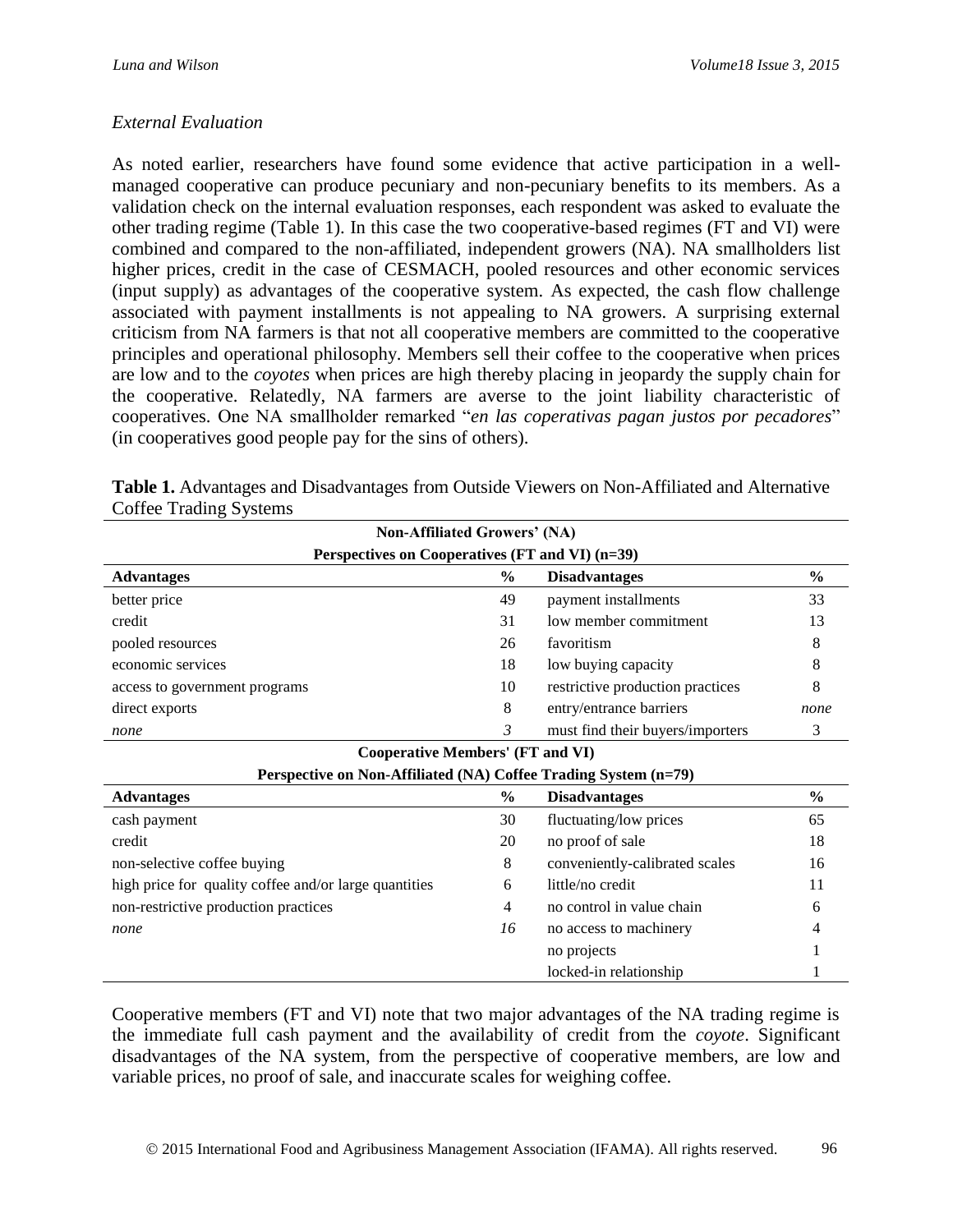#### *Farm Gate Price Determinants*

A weighted average farm gate coffee price (WP) represents the chosen measure of smallholder benefit across the three trading regimes. WP captures the varying total coffee production across all farmers and the price received for each coffee variety (*Arabica*, *Robusta*). Both specialization and variety drive smallholder incomes in Chiapas. WP is:

1) ln (WP) = ln  $[(P_{A\_coop}*(Q_{A\_coop}/Q_T)) + (P_{R\_coop}*(Q_{R\_coop}/Q_T)) + (P_{A\_coy}*(Q_{A\_coy}/Q_T))$ +  $(P_R_{cov}*(Q_R_{cov}/Q_T))]$ 

where  $Q_{A\_{\text{coop}}, Q_{A\_{\text{copy}}, Q_{R\_{\text{coop}}},$  and  $Q_{R\_{\text{copy}}}$  represent the quantity of *Arabica* and *Robusta* coffee sold to the cooperative or *coyote*.  $P_{A_{\text{coup}}}$ ,  $P_{A_{\text{coup}}}$ ,  $P_{R_{\text{coup}}}$ , and  $P_{R_{\text{coup}}}$  are the prices paid by the cooperative or *coyote* for *Arabica* and *Robusta* coffee. Total coffee production, represented by  $Q_T$ , includes *Arabica* and *Robusta* coffee production sold to both buyers (e.g.  $Q_T = Q_A$ <sub>coop</sub> +  $Q_{A_{c}^{c}} + Q_{R_{c}^{c}} + Q_{R_{c}}$  +  $Q_{R_{c}}$  +  $Q_{R_{c}}$  +  $Q_{R_{c}}$  +  $Q_{R_{c}}$  +  $Q_{R_{c}}$  +  $Q_{R_{c}}$  +  $Q_{R_{c}}$  +  $Q_{R_{c}}$  +  $Q_{R_{c}}$  +  $Q_{R_{c}}$  +  $Q_{R_{c}}$  +  $Q_{R_{c}}$  +  $Q_{R_{c}}$  +  $Q_{R_{c}}$  +  $Q_{R_{c}}$  +  $Q_{R_{c}}$  +  $Q_{R_{c}}$  +  $Q_{$ distribution and to correct for skewness in the error distribution. The descriptive statistics of the WP dependent variable indicate that FT farmers clearly have, on average, a higher WP than VI and NA smallholders (Table 2). VI smallholder benefit surpasses that of the NA grower but the WP price differential is smaller than the FT vs. VI differential.

| Table 2. Descriptive Statistics for Weighted Average Price |  |
|------------------------------------------------------------|--|
|------------------------------------------------------------|--|

An ordinary least squares (OLS) multiple regression model analyzes the key determinants for these price differentials. Age of the household head was hypothesized to have a positive effect on WP as older farmers have gained experience with production techniques that may improve the quality and therefore the price of their coffee. Education (educ), defined as the years of education

|           |      | <b>Mean</b> | <b>Median</b> | Min  | <b>Max</b> |
|-----------|------|-------------|---------------|------|------------|
| <b>NA</b> | 2007 | 1.15        | 0.96          | 0.27 | 5.57       |
| $n=39$    | 2011 | 1.80        | 1.53          | 1.21 | 3.73       |
| FT        | 2007 | 3.18        | 3.15          | 1.91 | 4.46       |
| $n=40$    | 2011 | 3.75        | 3.78          | 3.25 | 3.81       |
| VI        | 2007 | 1.40        | 1.40          | 0.36 | 2.84       |
| $n=39$    | 2011 | 2.16        | 1.87          | 1.39 | 4.34       |

completed, is expected to have a positive effect on economic benefit because the literature has shown that more educated farmers have higher unobserved managerial competencies and cognitive capacity that enable them to strategically make on- and off-farm decisions to improve their economic welfare. In addition, because education enhances the ability of farmers to receive, interpret and understand new information, educated farmers are more likely to adopt new technology and boost productivity. The effect of gender, that is being a female household head, is ambiguous reflecting the ambiguity in the research literature on prices received for farm commodities based on gender. The influence of coffee specialization (coffee\_ha), measured by the hectares of coffee cultivated with respect to total productive land (e.g. farm size), also is ambiguous. Coffee specialization can have a positive effect on the farmers' economic welfare to the extent that coffee production is a profitable practice, however full specialization can also increase the farmers' vulnerability to climatic and market shocks. Both Arabica coffee yield (arabica\_yld) and the percentage of *Arabica* coffee sold to the cooperative (coop\_arabica) are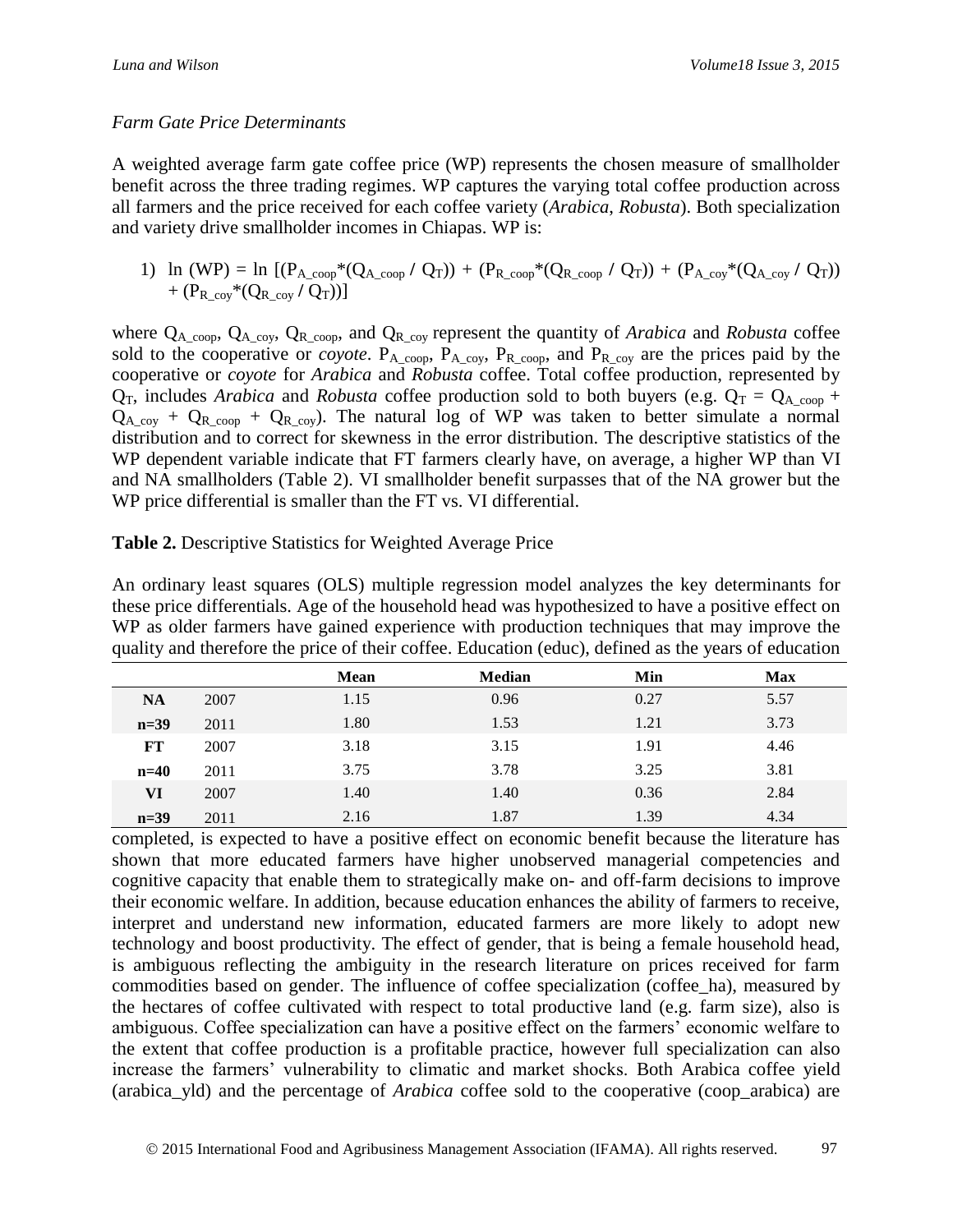expected to have a positive effect on WP. The coop\_arabica variable is defined as the percent of *Arabica* coffee sold to the cooperative with respect to the total coffee production. The size of the house (home size), measured in squared meters, was used as a wealth indicator and it is expected to have a positive effect on WP because households with greater wealth (e.g. larger homes) can afford agricultural inputs that increase the quality and quantity of their coffee plantings. FT and VI (categorical variables) represent the farmers' participation in a fair trade and vertically integrated cooperative and are hypothesized to have a positive effect on the farmers' farm gate price.

Provided that off-farm income can be an important source of income for many small-scale farmers, off-farm employment (employment) and business ownership (business-owner) were included in the analysis. The effect of these two off-farm income variables is ambiguous. Offfarm income can be a strategy for meeting subsistence needs, smooth household consumption, absorb shocks to agricultural income, and ease credit constraints. In addition, off-farm income can increase the household capacity to purchase farm inputs and make investments to improve yield and labor productivity. Smallholders with off-farm income will not sell or harvest their crops before they are fully ripe for the purpose of meeting urgent household cash needs, thereby receiving a higher price. On the other hand, off-farm income can have a negative effect on the farmers' well-being to the extent that off-farm wages are low and unstable, and constitute a high opportunity cost of household labor (i.e. less available time to work on the farm).

The results from three OLS models reveal the key determinants of WP for this data set (Table 3). Only data for the crop year 2011/12 is reported because efforts to explain change in WP between the two crop years produced inconclusive results due to a lack of variability over the two periods. All three models indicate that age, education, gender, specialization and wealth (house size) have no statistically significant influence on WP when comparing the three trading regimes. In Model A, the percent of *Arabica* coffee sold to a cooperative has a strong, positive influence on WP. This result is confirmed in Model C. Model B's results complement the other two models by indicating that participating in the FT or VI trading regimes positively impacts the WP. FT smallholders are better off because they sell all specialty coffee (*Arabica*, organic, rain forest, eco-label) to CESMACH while VI growers only sell twenty-seven percent of their coffee to Café Justo with the remainder, a blend of *Arabica* and *Robusta* green coffee, sold to *coyotes*.

Off-farm employment negatively affects WP. The qualitative analysis indicated that nonagricultural employment involves opportunity costs for farm work. The level of maintenance of the coffee plantation and the processing method used by the farmer are direct indicators of the price farmers receive for their coffee. Smallholders who keep their coffee trees in excellent condition and use appropriate processing equipment produce higher quality coffee, which translates into higher prices. However, off-farm employment improves the risk position of the smallholder by stabilizing the cash income for the family.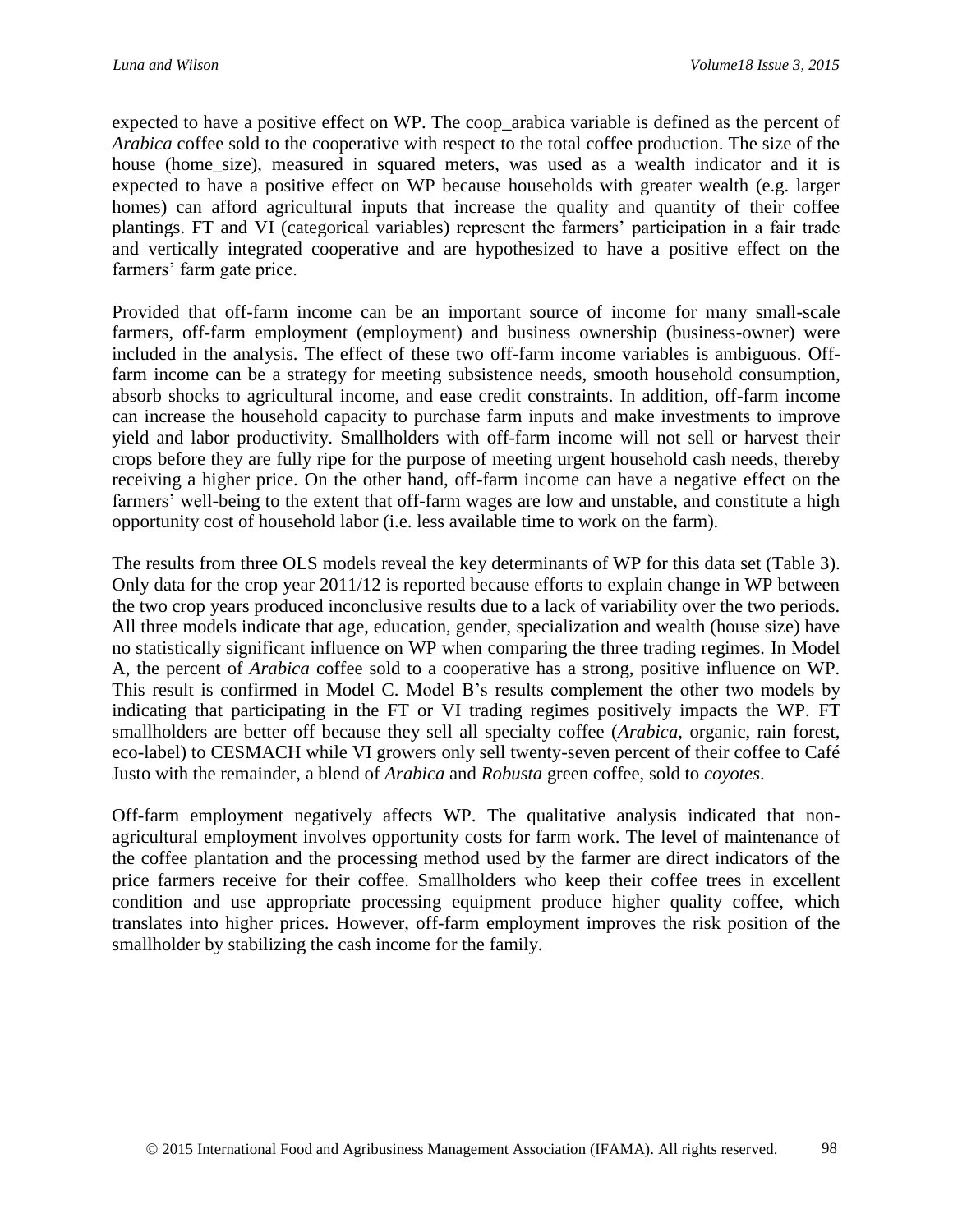|                              | (A)         |       | (B)         |       | (C)         |       |
|------------------------------|-------------|-------|-------------|-------|-------------|-------|
| <b>Explanatory Variables</b> | <b>Beta</b> | s.e.  | <b>Beta</b> | s.e.  | <b>Beta</b> | s.e.  |
| constant                     | $0.471***$  | 0.116 | $0.419**$   | 0.138 | $0.425**$   | 0.108 |
| age                          | 0.001       | 0.002 | 0.001       | 0.002 | 0.001       | 0.001 |
| educ                         | $-0.008$    | 0.006 | $-0.010$    | 0.007 | $-0.007$    | 0.006 |
| female                       | $-0.071$    | 0.064 | $-0.086$    | 0.067 | $-0.069$    | 0.062 |
| coffee_ha                    | 0.073       | 0.072 | 0.125       | 0.088 | 0.089       | 0.070 |
| home_size                    | $-0.00003$  | 0.000 | $-0.00002$  | 0.000 | $-0.00002$  | 0.000 |
| Arabica_yld                  | 0.0001      | 0.000 | $0.0001*$   | 0.000 | 0.0001      | 0.000 |
| coop_Arabica                 | $0.971***$  | 0.102 |             |       | $0.809***$  | 0.054 |
| FT                           | $-0.181$    | 0.117 | $0.734***$  | 0.067 |             |       |
| VI                           | $-0.022$    | 0.057 | $0.169**$   | 0.064 |             |       |
| employment                   | $-0.059*$   | 0.028 | $-0.087**$  | 0.033 | $-0.064**$  | 0.027 |
| business_owner               | $0.129+$    | 0.074 | 0.080       | 0.080 | $0.123+$    | 0.074 |
|                              |             |       |             |       |             |       |
| $\mathbf N$                  | 118         |       | 118         |       | 118         |       |
| $R^2$                        | 0.7885      |       | 0.6935      |       | 0.7850      |       |
| F-statistic                  | 35.92***    |       | 24.21***    |       | 43.82***    |       |

**Table 3.** Ordinary Least Square Estimation: Log of Weighted Average Price (WP)

Significant at levels: **\*\*\*** <.01% , **\*\*** 1%, **\*** 5% , **+** 10%

## **Conclusions**

Policies and programs promoting the economic development of smallholder agriculture confront the competitive reality of local, regional, and global markets. As the fourth most traded commodity in the world and the main source of income for twenty-five million smallholders and their harvest workers, coffee-trading regimes represent a compelling area of study. This mixed method research approach in Chiapas, Mexico first reveals that product differentiation matters for smallholder agriculture. Due to geographical location, the members and management of CESMACH (FT) have captured a wide range of price premiums for their *Arabica* coffee. A portfolio of differentiable labeling such as organic, fair trade, and rain forest has enabled CESMACH, over time, to develop, maintain, and grow positive trading relationships with importers in the United States, Europe and Japan willing to pay a premium price for this coffee. Café Justo enjoys a similar environment but on a much smaller and less diversified scale. These results imply that vertical integration produces a smaller benefit at the farm gate than specialized coffee labeling.

Secondly, scale matters for the smallholder organization (Meskela and Teshome 2014). Trading volume enables the grower or the cooperative to negotiate from a stronger position with importers and profitably move down the value chain. CESMACH specializes in *Arabica* coffee but has the wherewithal to purchase all of its members' coffee and market it throughout the world. Café Justo has a much smaller market and even though it now sells both *Arabica* and *Robusta* coffee in the U.S. market, Café Justo can only sell approximately one-third of its members' coffee production.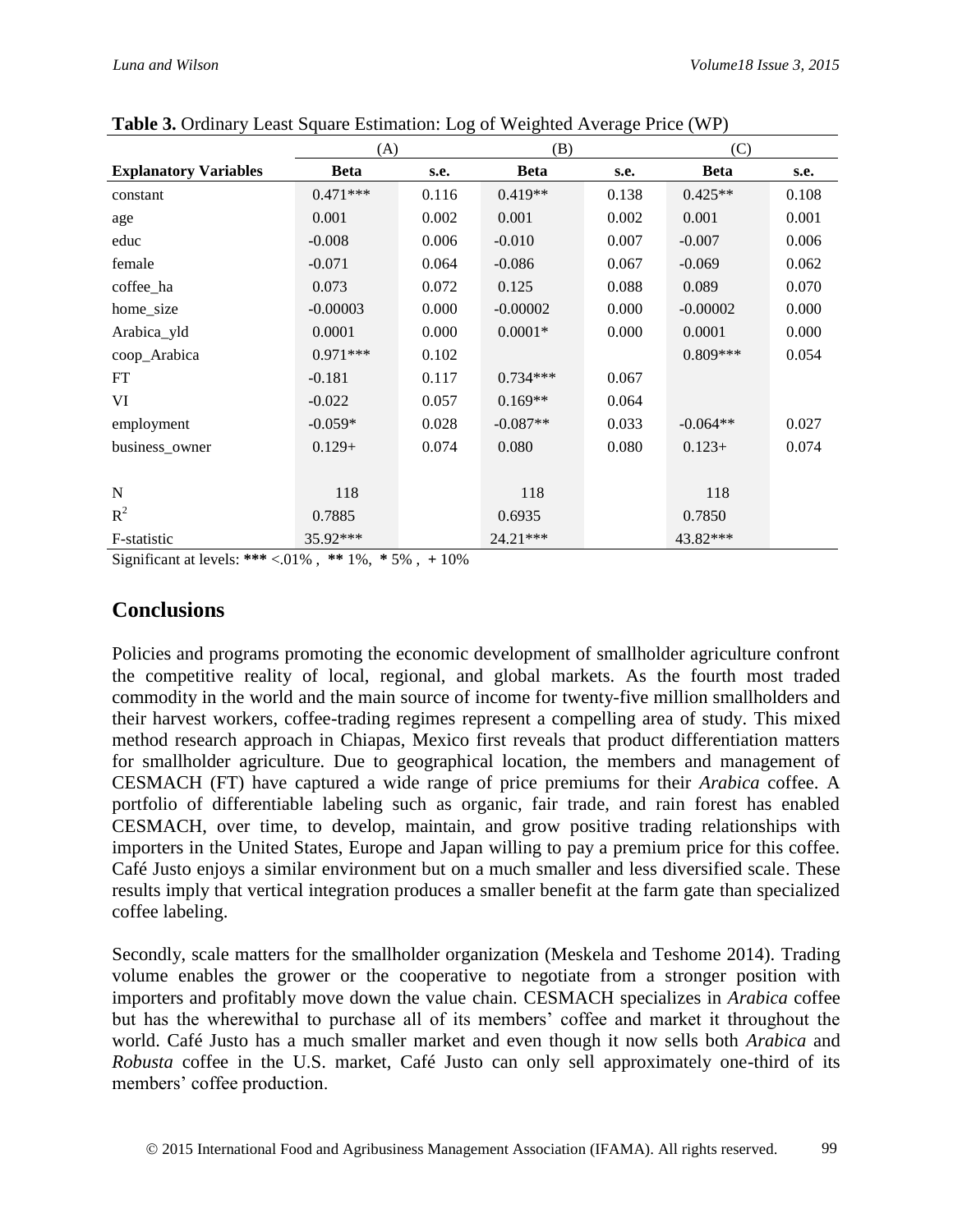Thirdly, because smallholders affiliated with a coffee cooperative receive higher farm gate prices than NA growers, organization matters (Lyon 2007, Kaganzi 2009). Granted, independent coffee growers with storage capacity, financial and credit reserves, and high quality production garner higher than average prices from *coyotes*. But our sample of smallholders benefited from wellmanaged organizations that represented and advocated for their members in the marketplace and with the government. Higher farm gate prices were the result of an affiliation as well as access to a wider range of private sector inputs (i.e. credit), long-term buyer loyalty (i.e. Green Mountain Coffee Roasters), and government programs and services (i.e. health care). Organizations provide an educational venue for technical/managerial training and classes on how to compete in a consumer-oriented, global market.

Finally, few coffee-dependent smallholders have the financial and credit reserves to carry their families through a crop year. *Los meses flacos* are an economic reality and growers are willing to accept lower farm gate prices for the production and consumption financing throughout the year that *coyotes* willingly provide. Business organizations promoting the economic development of smallholder agriculture must efficiently and effectively support grower cash flow stability with affordable credit programs.

### **References**

- Adams, M. and T. Bassett III. 2009. *Just coffee: Caffeine with a conscience*. Douglas, Arizona: Just Trade Development Center.
- Arnot, C., P.C. Boxall, and S.B. Cash. 2006. Do ethical consumers care about price? A revealed preference analysis of fair trade coffee purchases. *Canadian Journal of Agricultural Economics* 54(4): 555-565.
- Bacon, C. 2005. Confronting the coffee crisis: Can fair trade, organic, and specialty coffees reduce small-scale farmer vulnerability in northern Nicaragua? *World Development* 33(3): 497-511.
- Bassett III, T. 2012. Personal Communication.
- Calo, M. and T.A. Wise. 2005. *Revaluing peasant coffee production: Organic and fair trade markets in Mexico*. Medford, MA: Global Development and Environment Institute.
- Consejo Nacional de Evaluación de la Política de Desarrollo Social(CONEVAL). 2009. *CONEVAL discloses the official methodology for multidimensional measurement of poverty in Mexico*. http://www.ophi.org.uk/wp-content/uploads/English-press-release-CONEVAL.pdf?cda6c1
- Daviron, B. and S. Ponte. 2005. *The coffee paradox: Global markets, commodity trade and the elusive promise of development*. London: Zed Books.
- Dicum, G. and N. Luttinger. 1999. *The coffee book: Anatomy of an industry from crop to thelast drop*. New York: The New Press.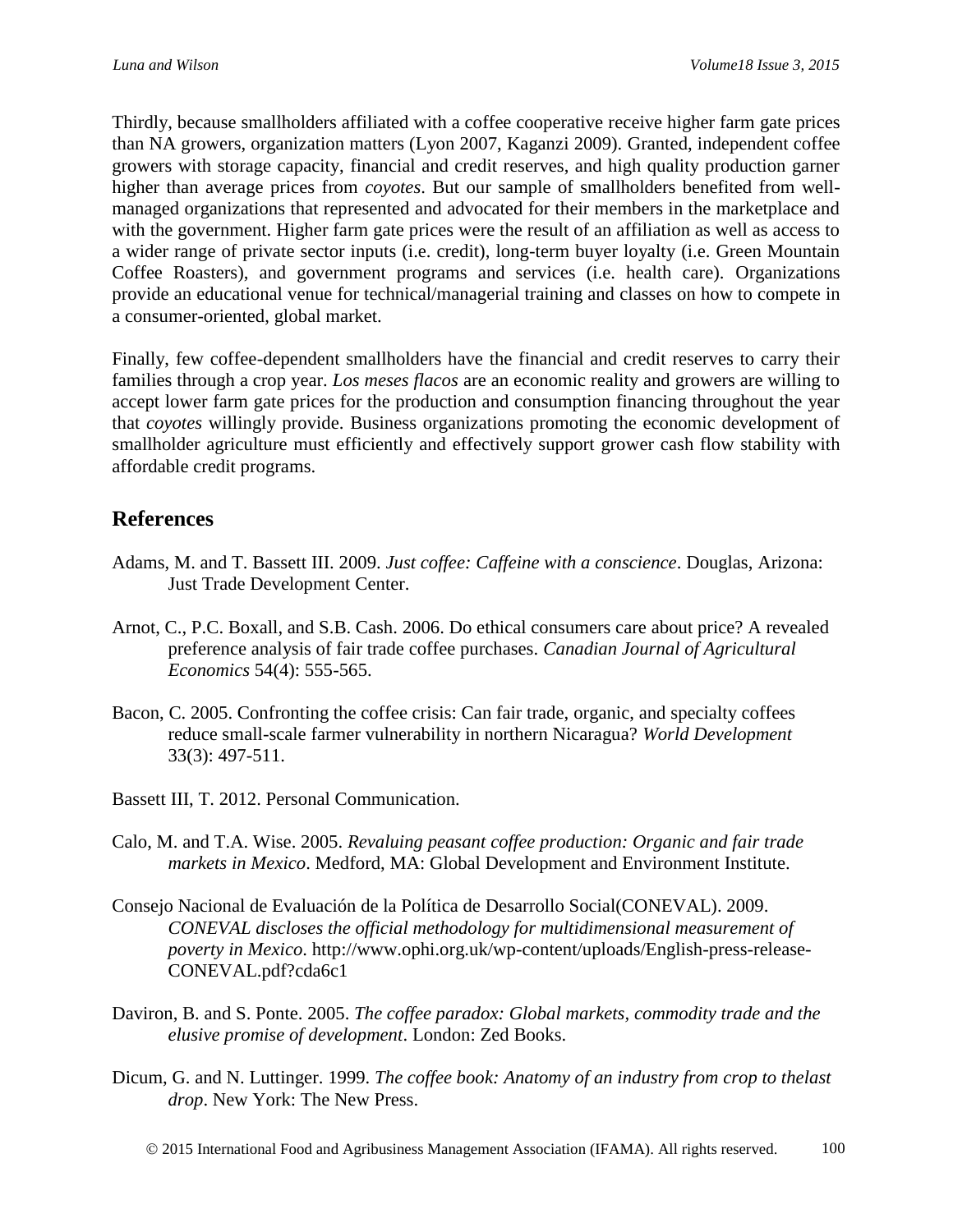- Fan, S., J. Brzeska, M. Keyzer, and A. Halsema. 2013. *From subsistence to profit: Transforming smallholder farms*. Food Policy Report, International Food Policy Research Institute, Washington, DC.
- Fair Trade Labelling Organization. 2011a. *Fair trade standard for small producer organizations*. http://www.fairtrade.net/fileadmin/user\_upload/content/2011-127\_SPO\_EN\_FINAL.pdf
- \_\_\_\_\_2011b. *Monitoring the scope and benefits of fair trade*. http://www.fairtrade.net/ fileadmin/user\_upload/content/2009/resources/Monitoring\_the\_scope\_and\_benefits\_of\_ fair\_trade\_2011.pdf
- \_\_\_\_\_2011c. *Fair trade standard for hired labor*. http://www.fairtrade.net/ fileadmin/user\_upload/content/2011-12-29-HL\_EN.pdf.
- \_\_\_\_\_2012. *Minimum price and premium information*. http://www.fairtrade.net/793.html
- Fisher, E. and M. Qaim. 2012. Linking smallholders to markets: Determinants and impacts of farmer collective action in Kenya. *World Development* 40(6): 1255-1268.
- Fitter, R. and R. Kaplinsky. 2001. *Who gains from product rents as the coffee market becomes more differentiated? A value chain analysis*. IDS Bulletin Paper, Institute of Development Studies, University of Sussex, United Kingdom.
- Fridell, G. 2004. The fair trade network in historical perspective. *Canadian Journal of Development Studies* 15(3): 411-428.
- Fridell, G. 2007. *Fair trade coffee: The prospects and pitfalls of market-driven social justice*. Toronto: University of Toronto Press.
- Giovannucci, D. and F.J. Koekoek. 2003. *The state of sustainable coffee: A study of twelve major markets*. Philadelphia, PA: International Institute for Sustainable Development.
- Hainmueller, J., M.J. Hiscox, and S. Sequeria. 2014. Consumer demand for the fair trade label: Evidence from a multi-store field experiment. *Review of Economics and Statistics* (forthcoming).
- International Trade Center (ITC). 2011. *Trends in the trade of certified coffees*. Technical Paper. Geneva, Switzerland.
- Jaffee, D. 2007. *Brewing justice: Fair trade coffee, sustainability and survival*. Berkeley, CA: University of California Press.
- Johannessen, S. and H. Wilhite. 2010. Who really benefits from fairtrade? An analysis of value distribution in fairtrade coffee. *Globalizations* 7(4): 525-544.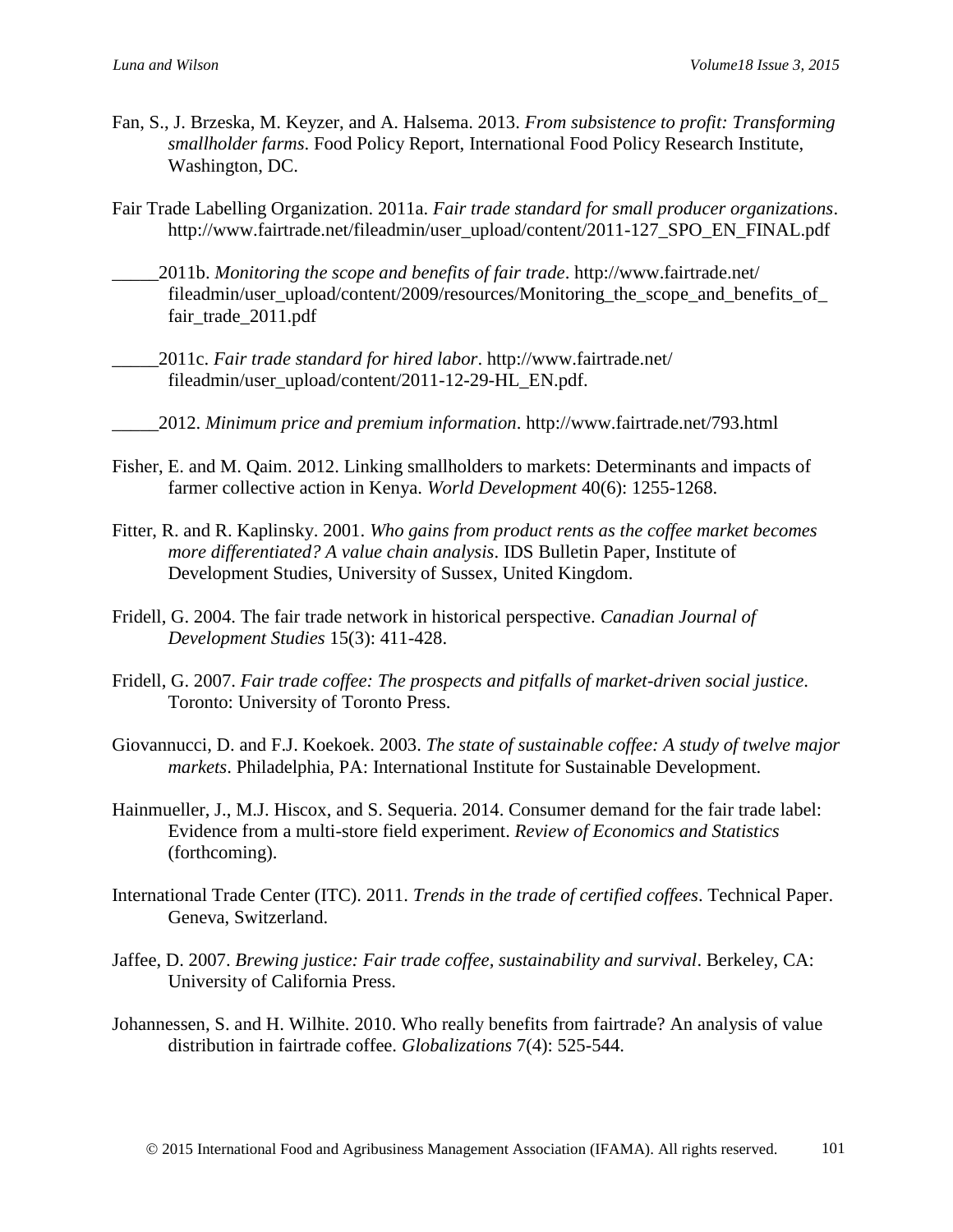- Joskow, P. 2010. *Vertical integration*. Unpublished paper, Department of Economics and Management, Massachusetts Institute of Technology, Cambridge, Massachusetts.
- Kaganzi, E., S. Ferris, J. Barham, A. Abenakyo, P. Sanginga, and J. Njuki. 2009. Sustaining linkages to high value markets through collective action. *Food Policy* 34: 23-30.
- Lewin, B., D. Giovannucci, and P. Varangis. 2004. *Coffee markets: New paradigms in global supply and demand*. Agriculture and Rural Development Discussion Paper 3, World Bank, Washington, D.C.
- Lyon, S. 2007. Maya coffee farmers and fair trade: Assessing the benefits and limitations of alternative markets. *Culture & Agriculture* 29(2): 100-112.
- Meskela, T. and Y. Teshome. 2014. From economic vulnerability to sustainable livelihoods: The case of the Oromia Coffee Farmers Cooperatives Union (OCFCU) in Ethiopia. *International Food and Agribusiness Management Review* 17: 103-108.
- Muradian, R. and W. Pelupessy. 2005. Governing the coffee chain: The role of voluntary regulatory systems. *World Development* 33(12): 2029-2044.
- Murekezi, A., S. Jin and S. Loveridge. 2012. Do organizational forms of the coffee supply chain matter in poverty reduction? *Development in Practice* 22(7): 962-977.
- Murray, D.L., L.T. Raynolds, and P.L. Taylor. 2006. The future of fair trade coffee: Dilemmas facing Latin America's small-scale producers. *Development in Practice* 16(2): 179-192.
- Petchers, S. and S. Harris. 2008. The roots of the coffee crisis. in *Confronting the coffee crisis: Fair trade, sustainable livelihoods and ecosystems in Mexico and Central America*. C.M. Bacon, V.E. Mendez, S.R. Gliessman, D. Goodman and J.A. Fox (eds.), Cambridge, MA: The MIT Press.
- Raynolds, L., D. Murray, and J. Wilkinson. 2007. *Fair trade. The challenge of transforming globalization*. London: Routledge Taylor and Francis Group.
- Ruben, R., R. Fort, and G. Zúñiga-Arias. 2009. Measuring the impact of fair trade on development. *Development in Practice* 19(6): 777-788.
- Secretaria de Agricultura, Ganaderia, Desarrollo Rural, Pesca y Alimentación (SAGARPA). 2010. *Escenario actual del café*. http://www.aserca.gob.mx/sicsa/fichas/ficha29- Cafe20100716.pdf
- Talbot, J.M. 2002. Tropical commodity chains, forward integration strategies and international inequality: Coffee, cocoa and tea. *Review of International Political Economy* 9(4): 701- 734.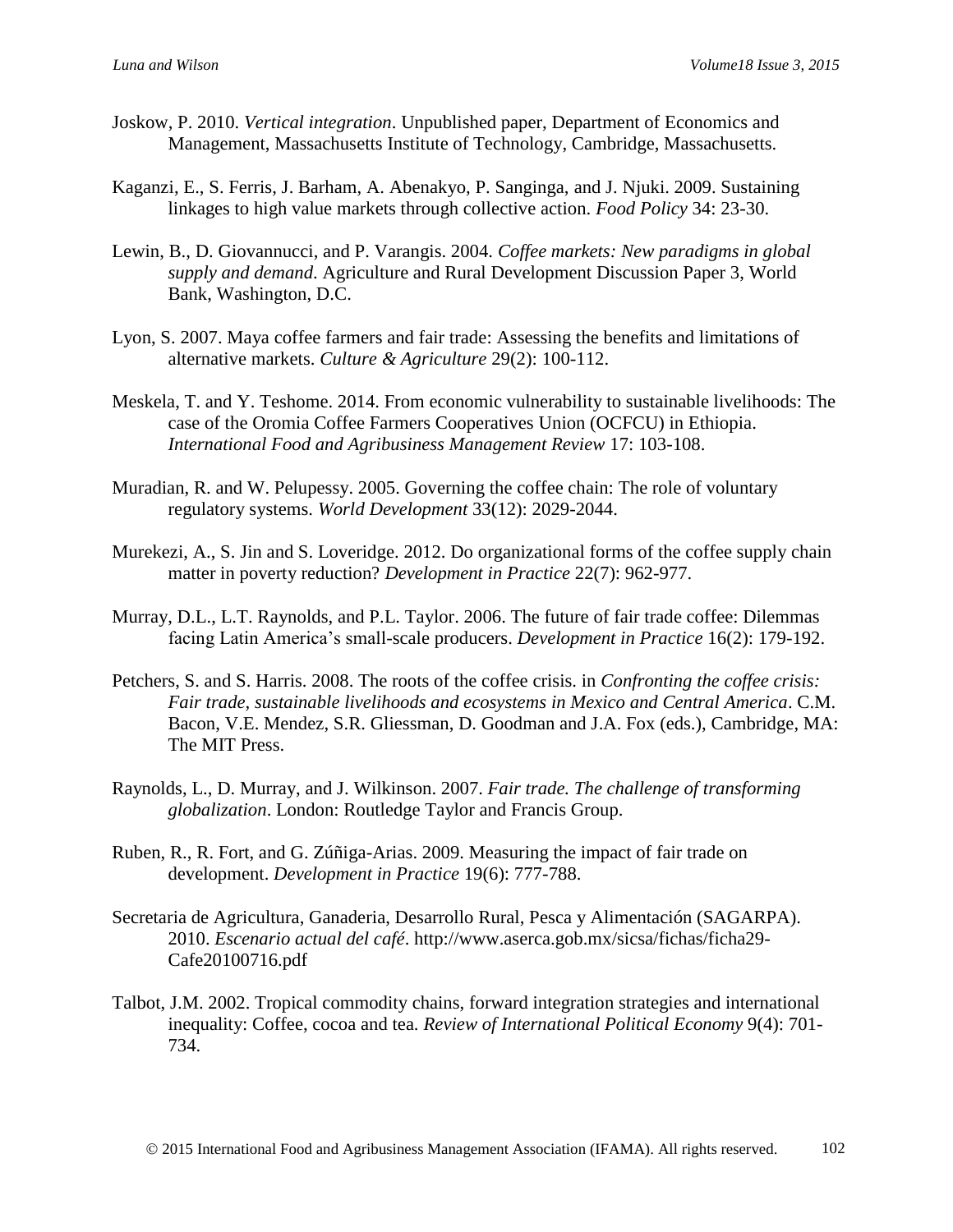- Tuvhad, E. 2008. *A value chain analysis of fairtrade coffee: With special focus on income and vertical integration*. MS Thesis, Lund University, Sweden.
- Vettas, N. 2010. *Market control and competition issues along the commodity value chain*. Proceedings of the FAO Workshop on Governance, Coordination and Distribution along Commodity Value Chains, Food and Agriculture Organization (FAO), United Nations, Rome.
- Wiggins, S., J. Kirsten, and L. Llambí. 2010. The future of small farms. *World Development* 38(10): 1341-1348.
- Williamson, O.E. 1985. *The economic institutions of capitalism*. New York: The Free Press.
- Wilson, N.L.W., A. Wilson and K. Whittingham. 2013. Helping consumers "know who grows" their coffee: The case of THRIVE farmers coffee. *International Food and Agribusiness Management Review* 16(3): 177-190.
- Wollni, M. and M. Zeller. 2007. Do farmers benefit from participating in specialty markets and cooperatives? The case of coffee marketing in Costa Rica. *Agricultural Economics* 37: 243-248.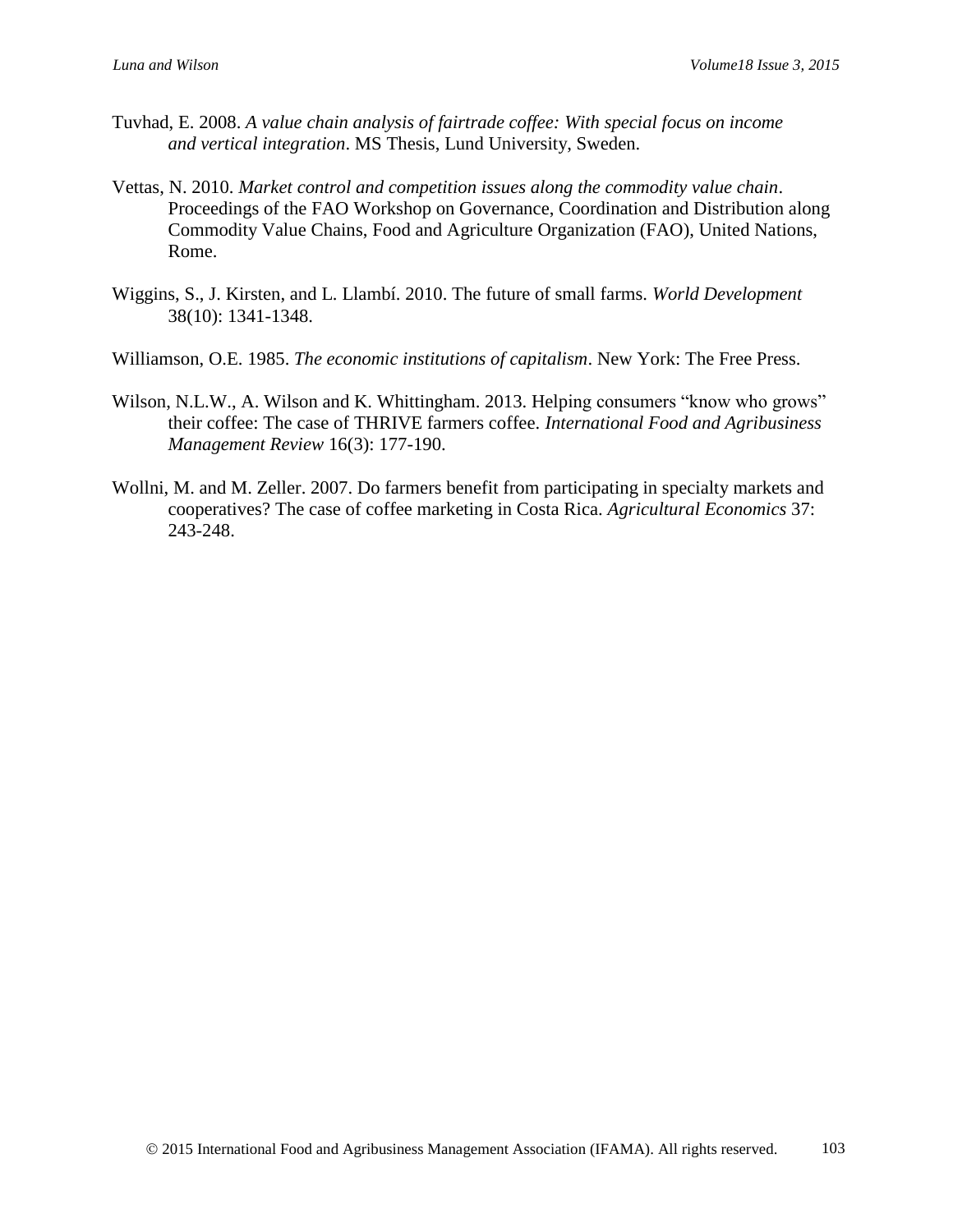| $(*means)$<br>Descriptive Statistics by Group                                                                                                                                                                                     |                |                          |                            |         |         |          |               |                |                                  |         |
|-----------------------------------------------------------------------------------------------------------------------------------------------------------------------------------------------------------------------------------|----------------|--------------------------|----------------------------|---------|---------|----------|---------------|----------------|----------------------------------|---------|
| Variable                                                                                                                                                                                                                          | Mnemonic       | j                        | $(n=39)$<br>ΧA <sub></sub> |         | E       | $(m=40)$ | $(n=39)$<br>⋝ |                | <b>POOLED GROUP</b><br>$(m=118)$ |         |
|                                                                                                                                                                                                                                   |                |                          | 2007/08                    | 2011/12 | 2007/08 | 2011/12  | 2007/08       | <b>2011/12</b> | 2007/08                          | 2011/12 |
| <b>Household Characteristics</b>                                                                                                                                                                                                  |                |                          |                            |         |         |          |               |                |                                  |         |
| Age of household head                                                                                                                                                                                                             | age            | Years                    | 53.44                      | 58.44   | 41.05   | 46.05    | 52.79         | 57.79          | 49.03                            | 54.03   |
| Education of household head                                                                                                                                                                                                       | educ           | No. years                | 5.18                       | 5.18    | 4.20    | 4.20     | 5.95          | 5.95           | 5.10                             | 5.10    |
| Gender of household head                                                                                                                                                                                                          | female         | % of females             | 0.23                       | 0.23    | 0.08    | 0.08     | 0.10          | 0.10           | 0.14                             | 0.14    |
| Household size                                                                                                                                                                                                                    | $Hh\_size$     | No. people in house      | 5.15                       | 5.36    | 6.45    | 6.08     | 5.59          | 4.69           | 5.74                             | 5.38    |
| Marital status of household head                                                                                                                                                                                                  | married        | % of married             | 0.87                       | 0.69    | 0.68    | 0.78     | 0.85          | 0.81           | 0.81                             | 0.77    |
| Wealth Indicator                                                                                                                                                                                                                  |                |                          |                            |         |         |          |               |                |                                  |         |
| Home size                                                                                                                                                                                                                         | home_size      | $\mathbb{H}^2$           | 134.59                     | 143.63  | 72.63   | 90.68    | 135.31        | 149.14         | 113.82                           | 127.50  |
| Diversification                                                                                                                                                                                                                   |                |                          |                            |         |         |          |               |                |                                  |         |
| Total productive land                                                                                                                                                                                                             | total_land     | h <sub>a</sub>           | 2.90                       | 2.99    | 9.01    | 9.24     | 4.44          | 4.03           | 5.48                             | 5.45    |
| Hectares cultivated with coffee                                                                                                                                                                                                   | coffee         | <b>h</b> a               | 2.32                       | 2.49    | 4.23    | 4.91     | 3.43          | 3.18           | 3.36                             | 3.54    |
| Hectares cultivated with basic crops                                                                                                                                                                                              | basic_crop     | <b>h</b> a               | 0.09                       | 0.01    | 0.66    | 0.67     | 0.15          | 0.04           | 0.30                             | 0.24    |
| Hectares cultivated with (non-coffee) cash crops                                                                                                                                                                                  | cash_crop      | <b>h</b> a               | 0.34                       | 0.42    | 0.18    | 0.06     | 0.56          | 0.54           | 0.36                             | 0.33    |
| Fallow land                                                                                                                                                                                                                       | fallow         | $\rm{a}$                 | 0.14                       | 0.08    | 3.94    | 3.60     | 0.31          | 0.27           | 1.48                             | 1.34    |
| Productivity                                                                                                                                                                                                                      |                |                          |                            |         |         |          |               |                |                                  |         |
| Percentage of cultivated Arabica coffee                                                                                                                                                                                           | arabica_pct    | % of coffee area         | 0.24                       | 0.17    | 1.00    | 1.00     | 0.42          | 0.30           | 0.56                             | 0.50    |
| Percentage of cultivated Robusta coffee                                                                                                                                                                                           | robusta_pct    | % of coffee area         | 0.76                       | 0.83    | 0.00    | 0.00     | 0.58          | 0.70           | 0.44                             | 0.50    |
| Yield of Arabica coffee                                                                                                                                                                                                           | arabica_yld    | kg/ha                    | 194.35                     | 81.79   | 549.99  | 550.33   | 315.88        | 169.65         | 355.07                           | 269.66  |
| Yield of Robusta coffee                                                                                                                                                                                                           | robusta_yld    | kg/ha                    | 1062.24                    | 1034.03 | 0.00    | 0.00     | 820.20        | 732.30         | 622.16                           | 583.79  |
| Market                                                                                                                                                                                                                            |                |                          |                            |         |         |          |               |                |                                  |         |
| Percent of total Arabica coffee sold to the cooperative                                                                                                                                                                           | coop_arabica   | ℅                        | N/A                        | N/A     | 0.92    | 0.97     | 0.2           | 0.20           | 0.39                             | 0.40    |
| Percent of total Robusta coffee sold to the cooperative                                                                                                                                                                           | coop_robusta   | S,                       | $\mathbf{N} \mathbf{A}$    | N/A     | 0.00    | 0.00     | 0.00          | 0.10           | 0.00                             | 0.03    |
| Percent of total Arabica coffee sold to the coyote                                                                                                                                                                                | coyote_arabica | ℅                        | 0.23                       | 0.16    | 0.08    | 0.03     | 0.20          | 0.10           | 0.16                             | 0.09    |
| Percent of total Robusta coffee sold to the coyote                                                                                                                                                                                | coyote_robusta | S,                       | 0.76                       | 0.83    | 0.00    | 0.00     | 0.60          | 0.60           | 0.45                             | 0.48    |
| Off-Farm Income                                                                                                                                                                                                                   |                |                          |                            |         |         |          |               |                |                                  |         |
| Household head out of farm employment                                                                                                                                                                                             | employment     | % of farmers<br>employed | 0.36                       | 0.15    | 0.08    | 0.18     | 0.10          | 0.13           | 0.18                             | 0.15    |
| Household head business owner                                                                                                                                                                                                     | business_owner | % of business owners     | 0.08                       | 0.15    | 0.10    | 0.10     | 0.08          | 0.15           | 0.08                             | 0.14    |
| *Means. The variables female, married, employment, business_owner are binary variables for which percentages are presented. The rest of the variables are continuous variables presented with their means N/A =<br>Not Applicable |                |                          |                            |         |         |          |               |                |                                  |         |

# **Appendix 1.** Descriptive Statistics by Group (\*means)